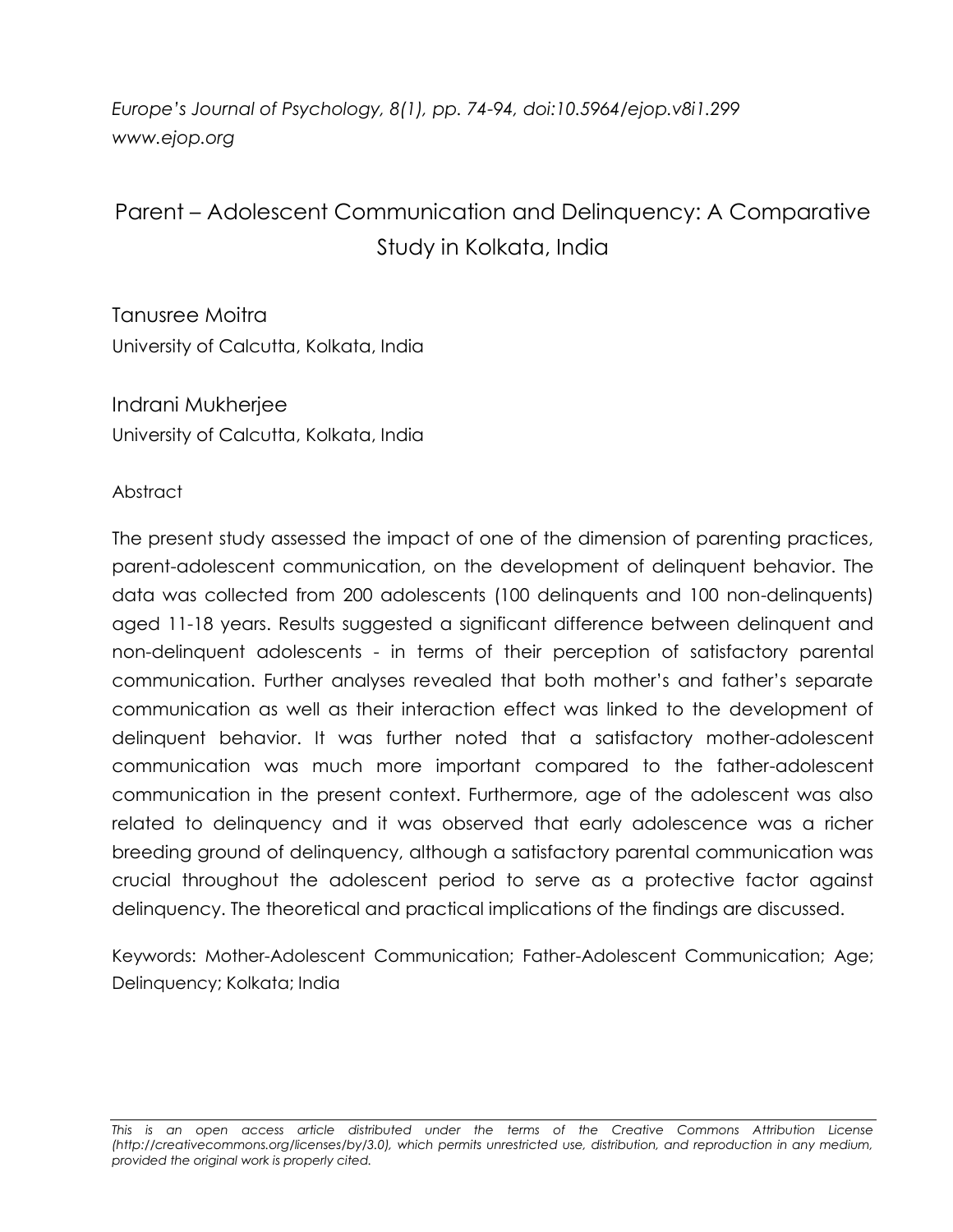# **Introduction**

There is considerable evidence to suggest that the family plays an important role in the development of adolescent delinquent behavior. Family serves as an effective agent of socialization. From the very first day of a child"s life the process of socialization begins, and parents are the primary source of this process. The period of adolescence is that phase of life when strong parent-child attachment is essential for both the normal development of adolescents, both biological and psychological, but it can also be a period that is disruptive for family socialization (Granic, Dishion, Hollenstein, & Patterson, 2002; Steinberg, 1988). Studies have shown that, if the bond with the parent is weakened, the probability of risk behavior increases. On the other hand, if this emotional bond is strengthened, the probability of a problem type of behavior decreases (Hirschi, 1969). Furthermore, parental bonding strongly decreases adolescent involvement in delinquency (Cernkovich & Giordano, 1987; Hirschi, 1969; Warr, 1993). Indeed, warm, loving and responsive parenting contributes to strengthen parentadolescent bonds and reduces the likelihood of delinquent involvement (Smith & Krohn, 1995). The stronger this attachment bond, the more likely the adolescent is to take it into account when he or she contemplates a criminal act (Hirschi, 1969). Hirschi (1969) suggests that low levels of emotional attachment to parents predict involvement in delinquency regardless of race/ ethnicity, class or peers delinquency. Therefore a great deal of research has emphasized the importance of children"s attachment with parental figures in decreasing the likelihood of delinquency (Bachman, 1970; Bandura & Walters, 1959; Glueck & Glueck, 1962; Gold, 1963; Hirschi, 1969).

Communication is a significant facet of parent adolescent attachment. For example, if parent adolescent communication is indifferent or negative, children are likely to encounter greater difficulties when growing up. It is through this process of communication that a child develops his or her patterns of cognition, knowledge, attitude toward the external world. It has been assumed that a child learns to regulate his or her emotions through specific cognitions, which in turn are developed on the basis of healthy parent child interactions (Garnefski, Rieffe, Jellesma, Terwogt, & Kraaij, 2007). Studies on parent adolescent communication reported that parental communication has a strong relationship to the well-being of the adolescent (Greenberg, Siegel, & Leitch, 1983), and the lack of closeness with parents (Kandel & Davies, 1982; Parker, Tupling, & Brown, 1979) or a lower level of parental influence (Chrispin, 1998) correlates with a higher degree of behavioral problems in adolescents.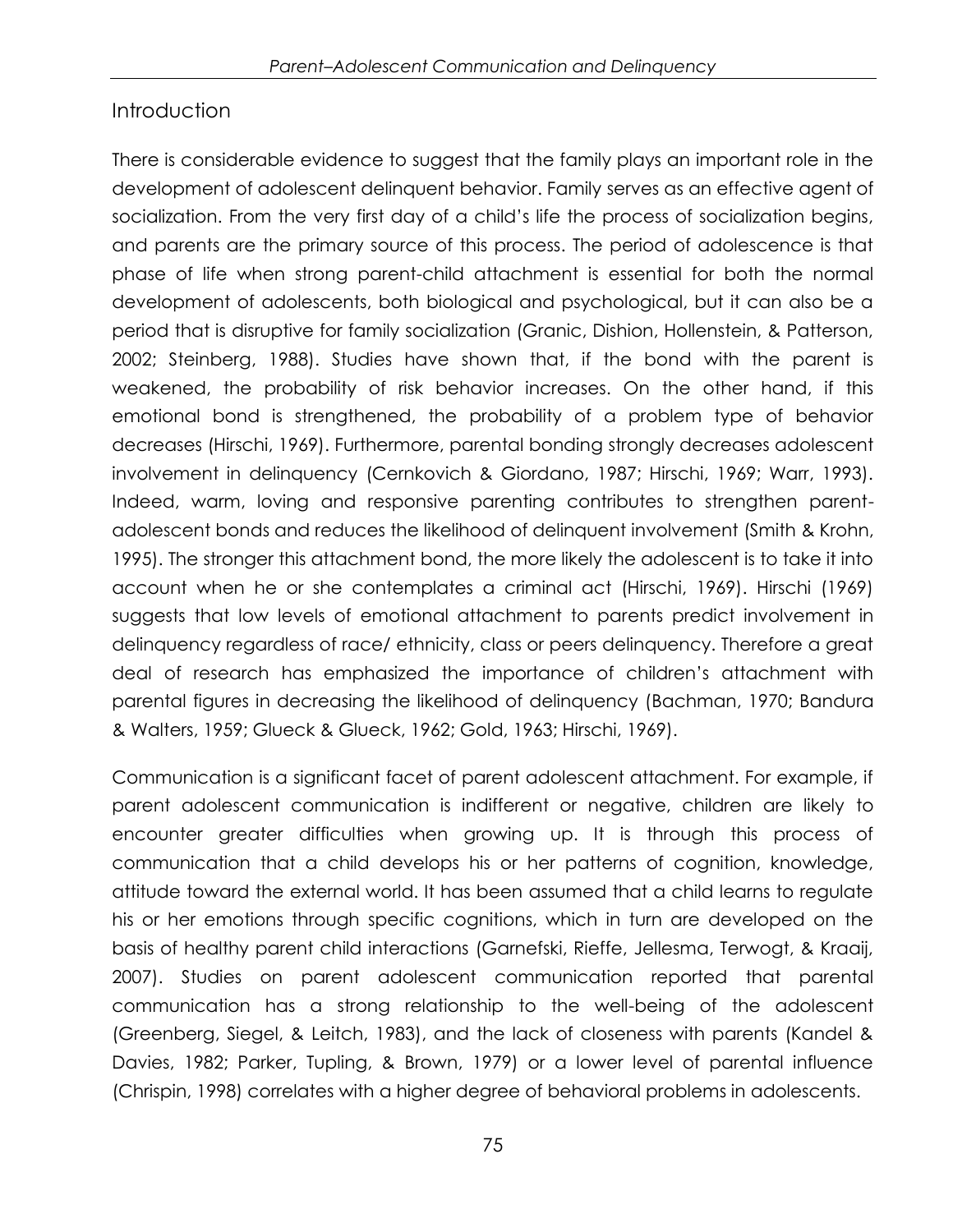In past decades numerous researches have consistently demonstrated that parent adolescent communication is positively related to the adolescents" academic achievement (Masselam, Marcus, & Stunkard, 1990), self-esteem (Brage & Meredith, 1994; Demo, Small, & Savin-Williams, 1987; Enger et al., 1994) and mental health (Collins, Newman, & Mckenry, 1995; Hanson, 1986), as well as inversely related to adolescent loneliness and depression (Brage & Meredith, 1994), drug and alcohol use, and other deviant behaviors (Barnes, Farrell, & Banerjee, 1994; Hawley, Shear, Stark, & Goodman, 1984; Johnson, Su, Gerstein, Shin, & Hoffman, 1995; Kafka & London, 1991; Miller, King, Shain, & Naylor, 1992). Also it has been observed that family communication between parents and adolescents, especially in socioeconomically disadvantaged families, play a significant role in the development of various kinds of psychosocial adjustment among adolescents and young adults (Rueter & Koerner, 2008).

Research on adolescents at risk of mental health or conduct problems, has identified healthy parent-child communication as a protective factor, whereas negative communication between parents and children act as a risk factor for various psychosocial adjustments in the case of adolescents (Liu, 2003; Musitu Ochoa, Estevez Lopez, & Emler, 2007). Open parent child communication has been linked with low levels of adolescent risk behavior and high psychosocial adjustment (Guilamo-Ramos, Jaccard, Dittus & Bouris, 2006; Kotchick, Dorsey, Miller, & Forehand, 1999; Yu et al., 2006). It is also reported that a positive parent child communication leads to less sexual risk–taking behaviors. Clark & Shields (1997) found that adolescents who lack open parental communication are more prone towards serious delinquency. So, overall an open communication between parent and adolescent may serve as a protective factor for children against the development of depression and anxiety and engagement in antisocial activities (Barnes & Olson, 1985). In addition, open communication between parent and adolescent is positively related with the development of the adolescent"s moral reasoning, academic achievement and self-esteem (Hartos & Power, 2000; Holstein, 1972; Stanley, 1978). Johnson & Lobitz (1974) have demonstrated that those parents who engage in high rates of negative interactions with their children increase the deviant behavior of their children.

As such, the desirable benefits of open and clear parent adolescent communication are generally endorsed in the existing research literature. However, communication is a complex, dynamic and reciprocal process (Jaccard, Dodge, & Dittus, 2002), so to understand the process of communication from the perspective of both mother and father is essential, but only few studies have explored the gender of the parent as a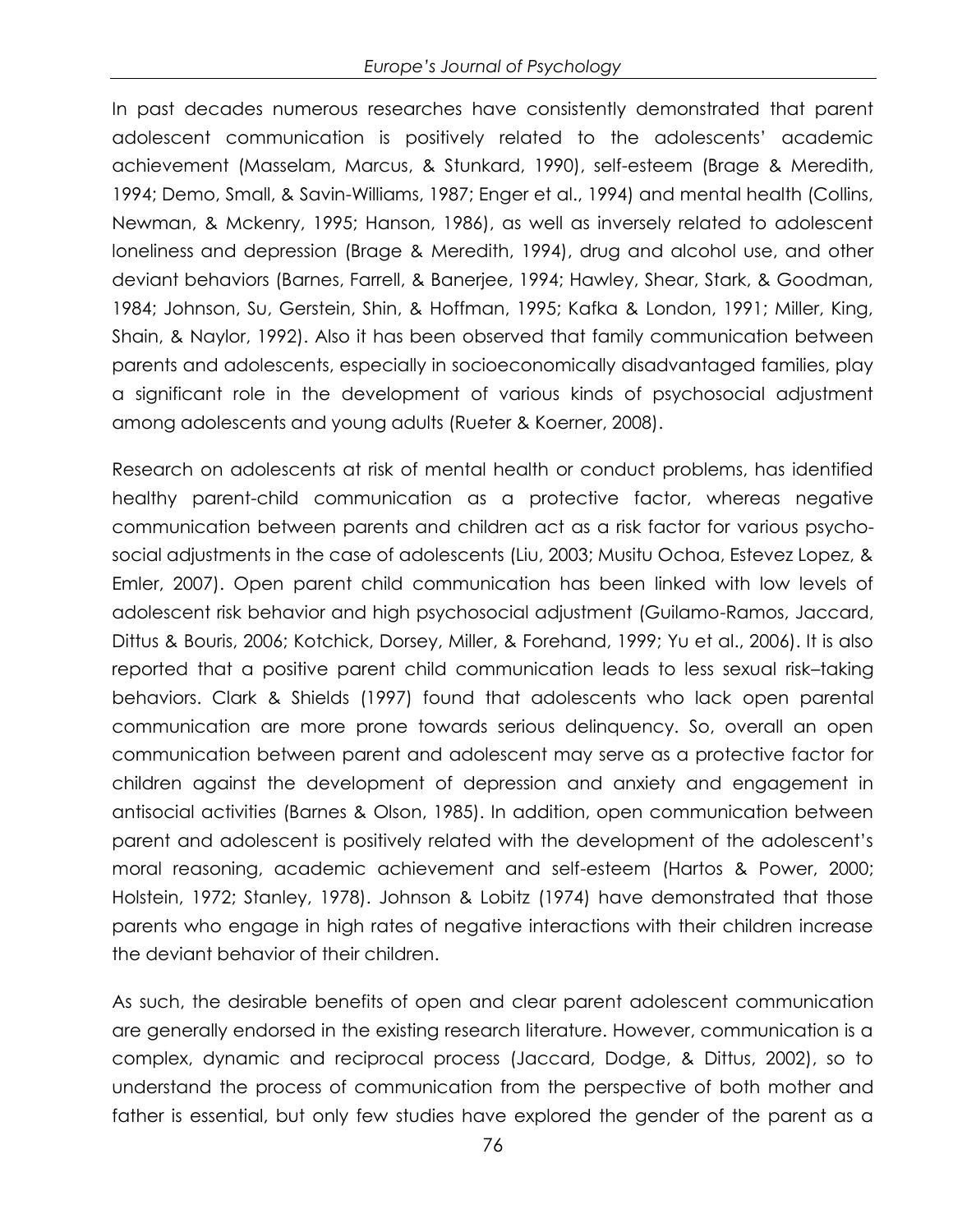construct that might contribute to our understandings of how the parental attachment affects adolescent delinquency. Hoeve et al., (2009) found that studies generally focus on one parent or both parents without differentiating the gender of the parent. Although mothers usually spend more time taking care of their children, it is important to consider parenting effects of both mother and father - because apart from quantity of the time father and mother spend with their children, there are indications that parental involvement is also qualitatively different (Videon, 2005). For example, fathers more often tend to give instrumental care whereas mothers provide more emotional care (Youniss & Smollar, 1985). Therefore it may be desirable to examine data from both parents" perception of open and clear communication with their children. But no data are available to differentiate maternal and paternal communication with children and the development of delinquency (Xiao, Li, & Stanton, 2011). Research was conducted for instance on mothers" and fathers" communication in relation to adolescents" psychological health, e.g. depression (Liu, 2003) but not regarding delinquency. Also there are no studies that discuss the relationship between mother and father communication with their children in the development of delinquency in an Indian context. So, in the present study an attempt has been made to understand the relationship between mother/ father – adolescent communication and delinquency in India. More specifically, the research question addressed in this study is: Are there any differences between maternal and paternal communication with their adolescent child (as perceived by the adolescent) and how do they relate to the development of delinquent behavior?

## Method

## Sample

The data has been collected from two groups of adolescents living in the city of Kolkata, India. Kolkata is the commercial capital of Eastern India, located on the east bank of the Hooghly River. At present the population of the city is 4.4 million (Office of the Registrar General and Census Commissioner, 2011).

The first group consisted of 100 delinquent boys, residents of a Correction home located in the city of Kolkata. The age range for this group was 11 to 18 ( $M = 15.52$  years; SD = 1.62). The second group used in the research consisted of 100 regular school adolescents who lived with their parents and had no history of delinquency and no police record. The age range for this group was again11 to 18 ( $M = 16.13$  years; SD = 1.93). The demographic characteristics of the participants are presented in Table1.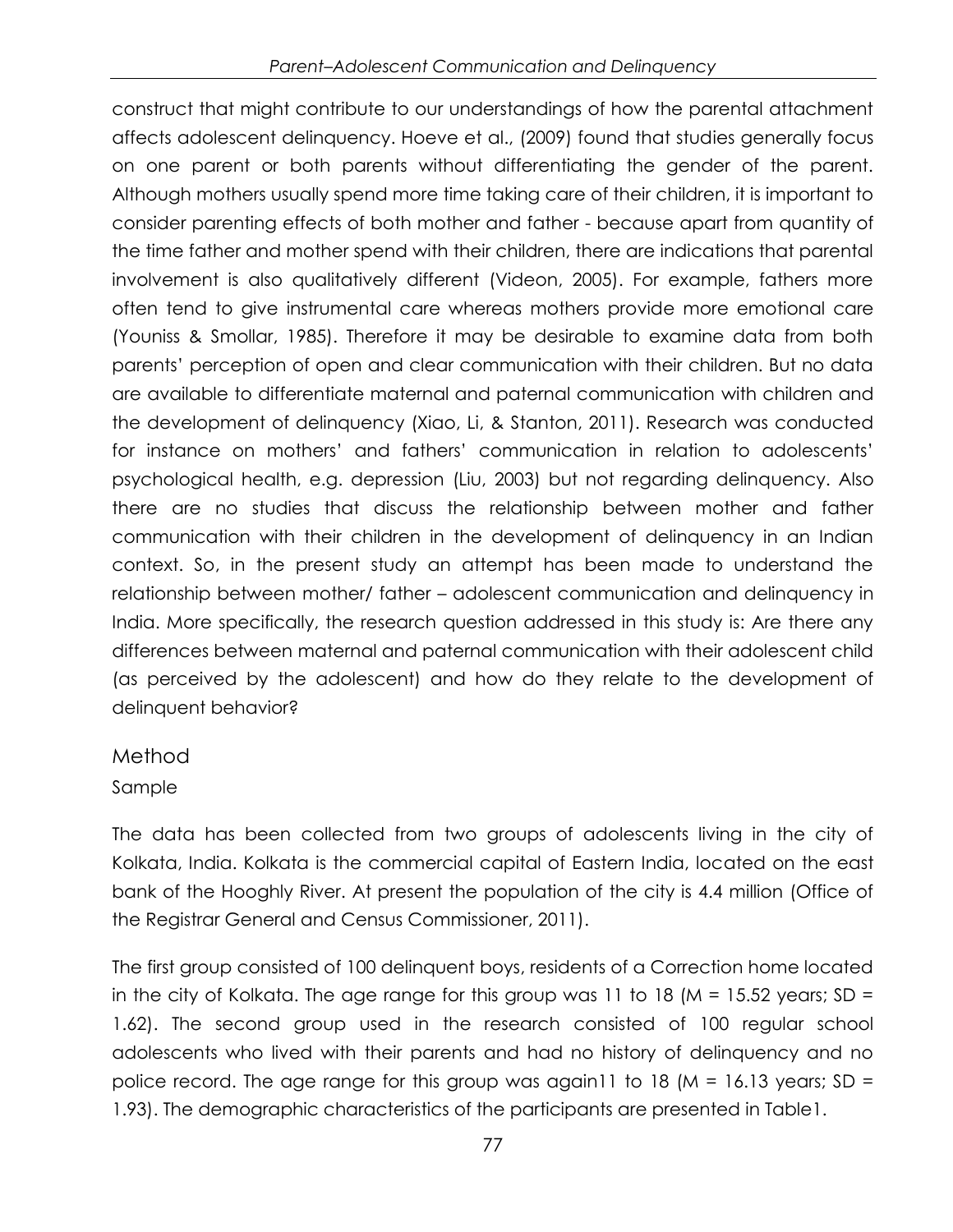| Demographic Variables         | Delinquent         | Non-delinquent     |
|-------------------------------|--------------------|--------------------|
| 1. Education                  |                    |                    |
| - No School                   | 32                 | 00                 |
| - Elementary School           | 41                 | 18                 |
| - Middle School               | 25                 | 72                 |
| - High School                 | 02                 | 10                 |
| 2. Father's Education         |                    |                    |
| - No School                   | 32                 | 00                 |
| - Elementary School           | 56                 | 24                 |
| - Middle School               | 00                 | 45                 |
| - High School                 | 12                 | 31                 |
| 3. Mother's Education         |                    |                    |
| - No School                   | 69                 | 18                 |
| - Elementary School           | 31                 | 42                 |
| - Middle School               | 00                 | 33                 |
| - High School                 | 00                 | 09                 |
| 4. Mother's Employment Status |                    |                    |
| - Working                     | 73                 | 22                 |
| - Non-working                 | 27                 | 78                 |
| 5. Average no. of sibling     | 02                 | 01                 |
| 6. Average Family Income      | 4820 INR/per month | 6500 INR/per month |
|                               | App. £75/ per      | App. £ 100/ per    |
|                               | month              | month              |
| 7. Substance Abuse            |                    |                    |
| - Yes                         | 94                 | 03                 |
| $-$ No                        | 06                 | 97                 |

Table 1 Demographic description of the sample

#### Measures

*Independent Variable.* Perception of Communication Satisfaction Questionnaire (PCS; Hecht, 1978) is a 19 item questionnaire, used to measure perceived satisfaction and dissatisfaction with parental communication as expressed by children. Participants are asked to use a 7-point agree-to-disagree scale to rate the degree to which each item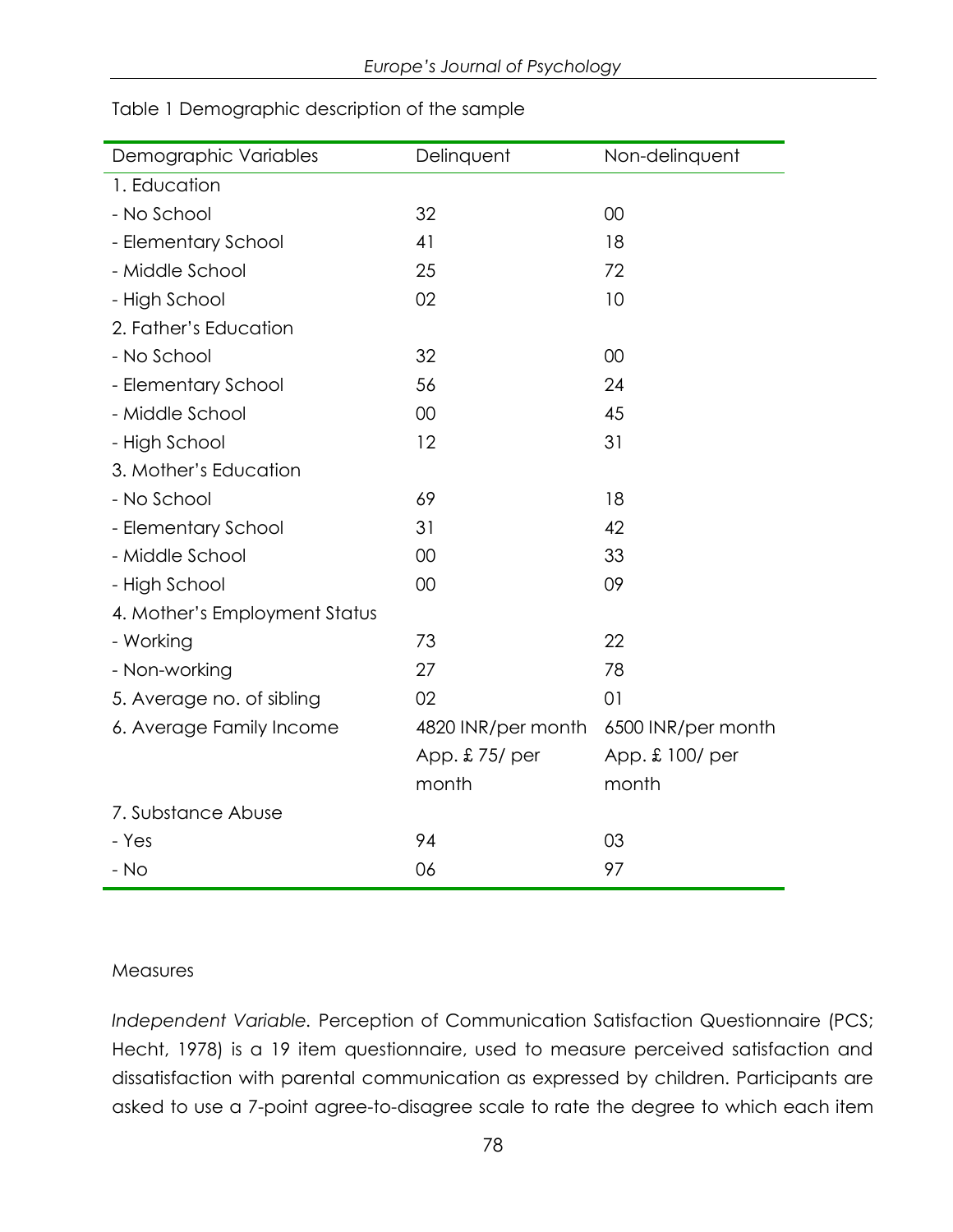describes their communication with their parents. A score of 7 indicates "most satisfactory communication" and score of 1 indicates "least satisfactory communication". The response to each item is categorized into "high" or "low" by median split, which is 57. Higher score represents greater satisfaction – and presumably a stronger attachment. A modified and adapted version of Hecht"s original inventory has been used (Prof. I. Mukherjee, Dept. of Applied Psychology, University of Calcutta, India).

First, the original Perception of Communication Satisfaction scale by Hecht was translated into Bengali language (local language spoken in Kolkata, India). Two separate forms were prepared one for mother"s PCS and another to measure father"s PCS score. Second, these two scales were administered to 100 male school adolescents living with both parents. In order to determine the reliability of the modified version Cronbach"s Alpha was computed. The coefficient was .84 for communication with mother and .78 for communication with father scale. Item-total correlations were computed for all the 19 items. Most of the items were significant at .05 level and a few of them significant at a .01 level.

*Dependent Variable.* Behavior Deviance Scale was developed by Chauhan & Aurora (1989), it is a 30-item scale designed to understand the extent of delinquent behavior present in the case of adolescents. Officially recorded delinquency has traditionally been the most common measure. However, official delinquency has the potential disadvantage that it may be a measure not only of delinquency but also of the behavior of police and court personnel (Lerman, 1968). Therefore, a standardized scale has been used along with the official delinquency measure. This measure is completed by two other persons (for each juvenile) who know the participant very well. In this study, it was completed by two other delinquents who were residing in the same Correction home and who knew the respondent closely. Items were arranged in a 5 point scale, from very high 5; high 4; moderate 3; low 2; and very low 1. The final score in this case is the average of the total scores given by both the juveniles. High score indicate lower deviance. Examples of the items: "to steal", "to be disloyal", "to form company with bad people" etc. The Cronbach"s Alpha reliability score was .79 and the validity of the scale was .88.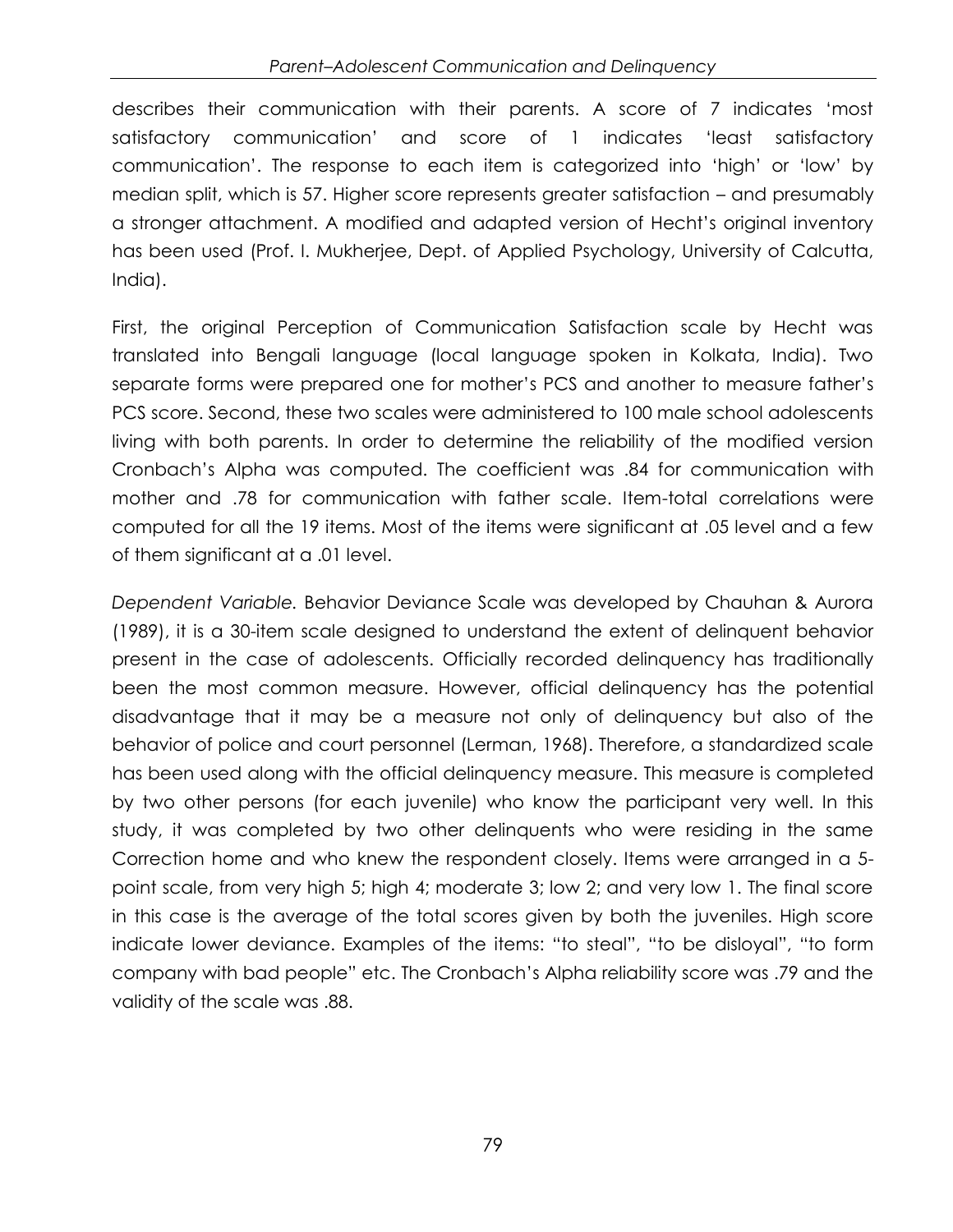### Procedure

The study was divided into two phase. In the first phase, before visiting the Correction home, a written proposal was given to the Magistrate of the Juvenile Justice Board, Kolkata, West Bengal, India, explaining the purpose of the study. After getting the permission from the Magistrate, the Superintendent of the Correction home was contacted by the first author concerning the purpose of the study and seeking his permission to visit the home. After obtaining permission a tentative time schedule was developed in discussion with the staff of the home. Both measures (i.e. Perception of Communication Satisfaction and Behavior Deviance Scale) were administered directly to delinquent participants using the interview method under close supervision by the staff of the home. The interview session for each participant lasted for two days for approximately half-an-hour daily. In order to comply with APA"s ethical guidelines, the interview was conducted only with those participants who gave their consent and also the name of the participants were not disclosed. As the instructions for completion of these two measures were in English, both scales were adapted to the local spoken language of the participants (Bengali). The reliability and validity of the adapted scale has been provided in the description of the measures above.

In the second phase of the study, the first author contacted school administrators concerning the purpose of the study. Only the Perception of Communication Satisfaction was directly administered to the non-delinquent participants in the school environment by the first author and under close supervision by teachers. In order to maintain the parity with the other group of the total sample, instructions were provided in the Bengali language to this group as well. Consent was taken from each of the students before initiating the procedure. After collecting the data, token gifts (worth 50 INR or £0.75) were provided to each of the participants.

## Results

The statistical software SPSS version 17.0 was used to carry out the analysis. Firstly means, standard deviations and t-tests were calculated for both maternal and paternal perceived communication and the t-test result proved to be significant. The result is shown in Table 2 below.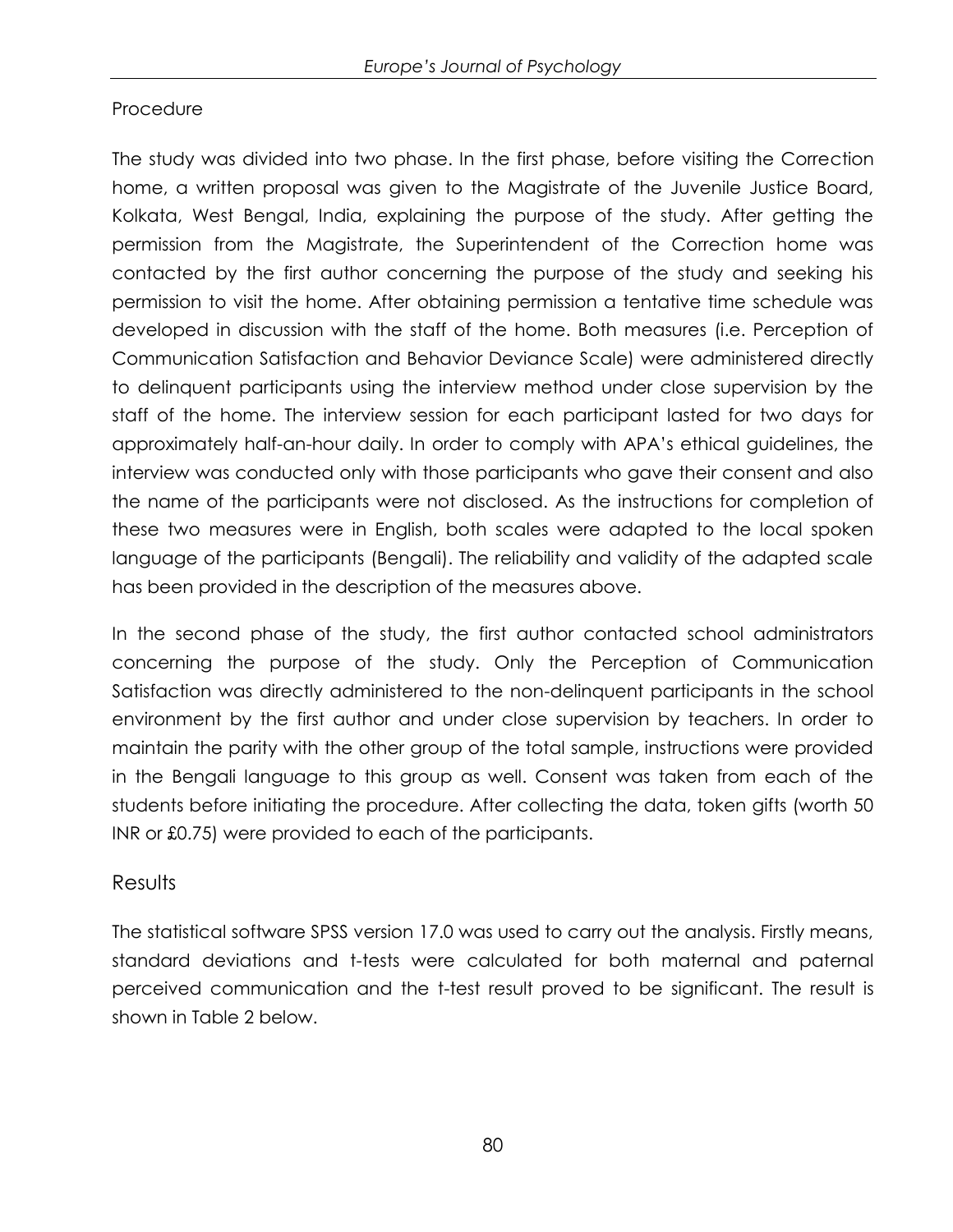|                  | Mean           | Standard  | t-test   |
|------------------|----------------|-----------|----------|
|                  |                | Deviation |          |
| Mother's PCS     |                |           |          |
| - Delinquent     | 45.44          | 8.83      | $9.62**$ |
| - Non-Delinquent | 61.86          | 6.3       |          |
| Father's PCS     |                |           |          |
| - Delinquent     | 46.21          | 7.52      | $7.61**$ |
| - Non-Delinquent | 56.97          | 9.4       |          |
| No. of Siblings  |                |           |          |
| - Delinquent     | 3              | 3.32      | $2.93**$ |
| - Non-Delinquent | $\overline{2}$ | 2.51      |          |
| Family Income    |                |           |          |
| - Delinquent     | 4820           | 394.08    | 23.84**  |
| - Non-Delinquent | 6500           | 584.33    |          |

Table 2 Mean, Standard Deviation and t-test of Delinquent (n= 100) and Non-Delinquent (n= 100) Sample

 $*p \le .05; **p \le .01$ 

From the mean score of both the groups, it was clear that there is a discrepancy between them in terms of their perception of how satisfactory are the parental communication. The mean score for the non-delinquent group was higher by comparison to the delinquent group – the former"s experiencing better PCS than the latter. The t-test was significant at a .01 level which led the researchers to believe that the perception of communication with parents was much better in the non-delinquent group as compared to the delinquent group. The Table also provided the t-test value for the delinquent and non-delinquent sample on some of the demographic variables, such as number of offspring and family income, and the t-test values are again significant in nature.

A three-way ANOVA (Table 3) was conducted on the scores obtained from the delinquent sample only, with perception of maternal communication, paternal communication and age as the independent variables, and delinquency (as measured by Behavior Deviance Scale) as the dependent variable.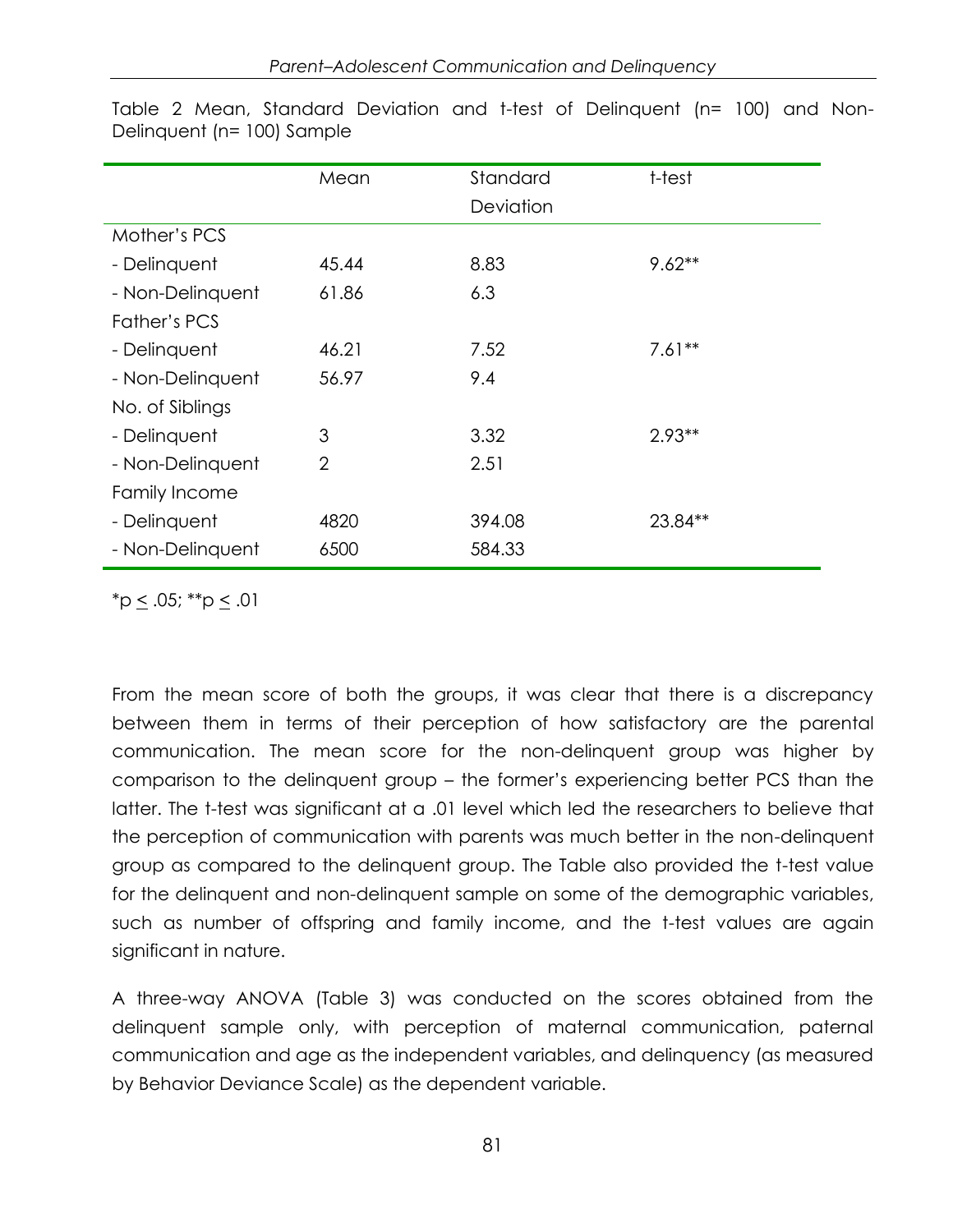| $F - value$ | Sig.  |
|-------------|-------|
|             |       |
| $5.11*$     | 0.027 |
| $4.29*$     | 0.03  |
| $3.73*$     | 0.05  |
|             |       |
| 0.47        | 0.496 |
| 0.17        | 0.89  |
| $3.38*$     | 0.05  |
|             |       |

Table 3 Three – way ANOVA analyses: Maternal communication by Paternal communication by Age as factors and Delinquency as the Dependent variable – Delinquent Sample.

 $^*p \leq 0.05; ^{**}p \leq 0.01$ 

A significant main effect was found for all the factors, i.e. perception of maternal communication, F (1, 93) = 5.11, p < 0.027; perception of paternal communication, F (1, 93) = 4.29, p < 0.03; age of the adolescent, F (1, 93) = 3.73, p < 0.05. This indicates that all three factors had an impact on the development of delinquent behavior among the adolescents from our group. No significant interaction effects were found between mother communication age and father communication age of the adolescent. Therefore, it can be inferred that a satisfactory parental communication is crucial throughout the adolescence period. A significant interaction effect was found between mother adolescent and father adolescent communication, F (1, 93) = 3.38, p < 0.05. This indicates that a particular level (low/high) of one independent variables (father"s PCS) is associated with a particular level of the other independent variable"s (mother"s PCS) impact on delinquency, i.e. they both, in conjunction, raise or lower the magnitude of the dependent variable (the BDS score).

A graphical representation indicates the interaction effect clearly. Figure 1 depicts that when both PCS from mother and father was poor, behavior deviation scores were the highest. When both were high it was lowest. The combination of poor score from one parent and good score from another parent produces intermediate BDS scores.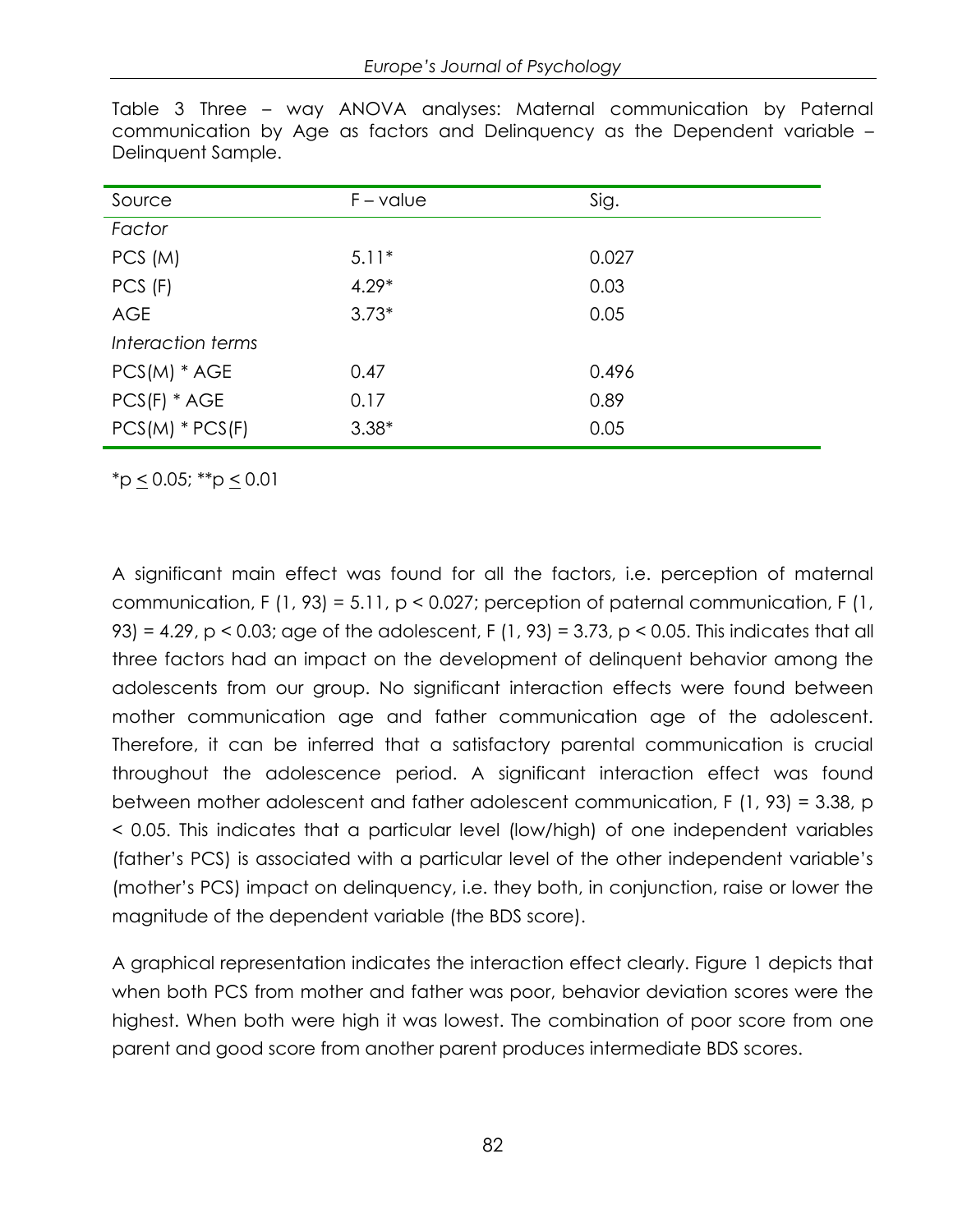Figure 1 Line graph representing the interaction effect between Maternal and Paternal Communication



From the mean score, shown in Table 4 it can be observed that adolescents who declare a satisfactory communication with their mother have a lower delinquency score and those who experience unsatisfactory communication has higher delinquency scores. The situation is similar for father – adolescent communication. With respect to age, it was found that early adolescents (11-14yrs) had higher delinquency scores compared to late adolescents (15 – 18yrs).

Table 4 Descriptive statistics of the factors (Maternal communication, Paternal communication and Age) – Delinquent Sample

|      | Maternal Communication Paternal Communication |      |       |                                                                               | - Aae |       |
|------|-----------------------------------------------|------|-------|-------------------------------------------------------------------------------|-------|-------|
|      |                                               |      |       | Low (n = 84) High (n = 16) Low (n = 87) High (n = 13) $(11 - 14)$ $(15 - 18)$ |       |       |
| Mean | 34.8                                          | 29.5 | 35.13 | 26.30                                                                         | 31.29 | 24.25 |
| -SD  | 4.23                                          | 3.77 | 3.91  | 5.24                                                                          | 212   | 2.58  |

Since the interaction effect between mother communication – father communication was significant in nature, individual t-tests were carried out between various combinations of maternal and paternal communication in order to understand which parenting combination is contributing most to the development of delinquency and which is the least contributing combination. Here as well in all the four conditions, the Perception of Communication Satisfaction was the Independent Variable and Behavior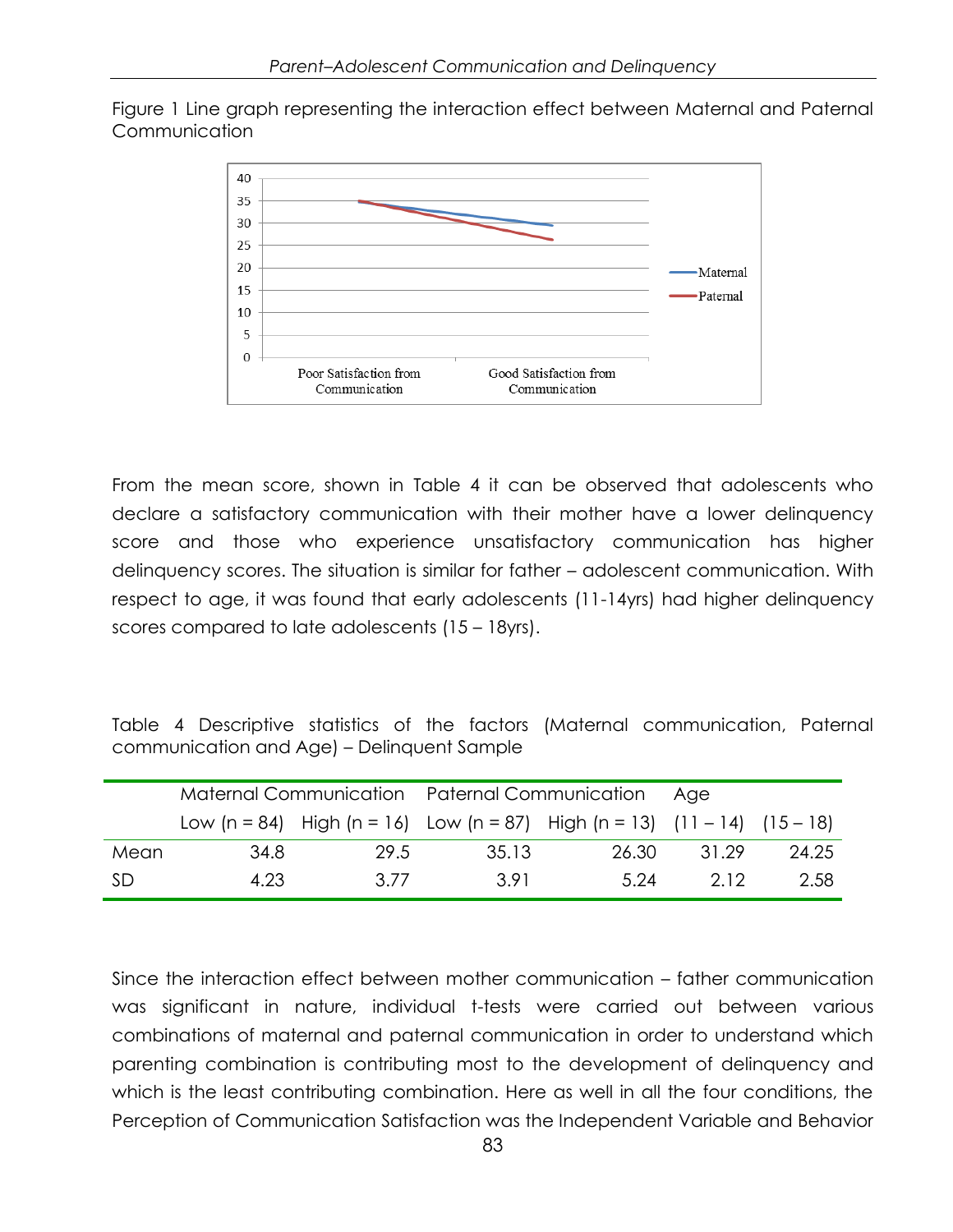Deviance Score was the Dependent variable. Table 5 represents the t-test values along with the Levene's test of homogeneity of variance (as the group size was very unequal).

Table 5 t-test representing the differences among various combinations of maternal and paternal communication – Delinquent Sample

| Source                                          | t-test   | Levene's test |
|-------------------------------------------------|----------|---------------|
| Poor Communication (M) * Poor Communication (F) | $5.82**$ | .695          |
| Good Communication (M) * Poor Communication (F) | $2.44*$  | .611          |
| Poor Communication (M) * Good Communication (F) | $3.39*$  | .657          |
| Good Communication (M) * Good Communication (F) | $1.95*$  | .406          |

Note: M – Mother; F – Father. \*p  $\leq$  0.05; \*\*p  $\leq$  0.01; PCS – Independent Variable, BDS – Dependent Variable.

All Levene"s test values were non-significant in nature, indicating that the assumption of equality of variance has been met. It was observed from the t-tests, that adolescents indicating poor communication with both parents had the highest rate of delinquency; whereas adolescents indicating good communication with both the parents had the lowest rate of delinquency.

#### **Discussion**

The purpose of this study was to assess how perception of satisfactory maternal and paternal communication is separately, as well in combination, related to adolescent problem behaviors, such as delinquency. First of all a comparative analysis was conducted between delinquent and non-delinquent adolescents regarding their perception of satisfactory communication with their parents. A significant difference between the two groups of adolescents concerning parental communication was observed. Both mother and father (perception of) satisfactory communication is poor in delinquent adolescents as compared to their counterparts. These findings are consistent with those of earlier studies conducted by Barnes et al., (1994), Johnson et al., (1995), Clark and Shields (1997), Liu (2003), Musitu Ochoa et al. (2007). From the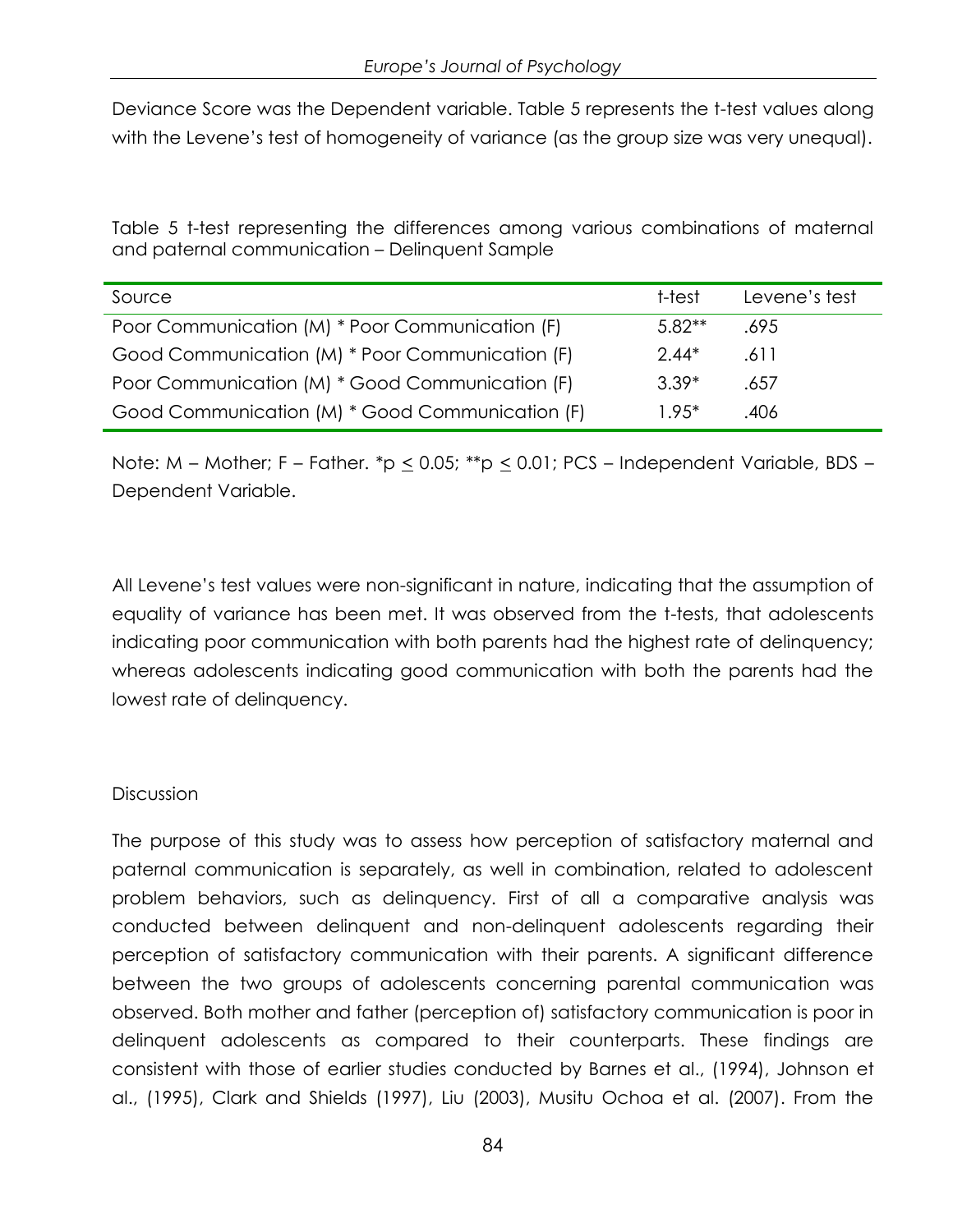sample characteristics it can be observed that the parents of delinquent adolescents are less educated, their number of offspring and as a result there is a higher economic strain in delinquent families as compared to families with non-delinquent adolescents. All these in turn hamper a healthy parent adolescent communication, as parents are not able to spend quality time with their children (Rueter & Koerner, 2008). According to Conger and his colleagues (Conger et al., 1992; Conger, Conger, & Elder, 1993; Conger, Ge, Elder, Lorenz, & Simons, 1994) economic hardship (often tied to parents" education level, number of dependents, etc.) is related to a lack of parent-adolescent bond and, in turn, strongly associated with developmental and adjustment problems in the case of adolescents.

In the next phase of the study, mother"s and father"s separate communication patterns with the delinquent adolescent were studied as well as how they are linked to delinquency. Adolescents" perception of satisfactory maternal as well as paternal communication was analyzed separately and suggested a significant relationship with delinquency. Therefore it can be said that both mother"s and father"s perceived satisfactory communication exerts a strong influence on delinquent behavior in the case of adolescents and therefore can also act as a protective factor against delinquency. These findings add to previous research conducted by Xiao et al., 2011 (as data were not available in the mentioned study to distinguish between maternal and paternal communication). From the present study it can be further concluded that both parents" communication had an interaction effect, which is significant in nature, indicating that if the adolescent receives satisfactory communication from at least one of the parents, then that may result in low levels of delinquency. Delinquent behavior is least found when the adolescent perceives satisfactory communication from both the parents. This finding is in line with a study conducted by Barnes and Olson (1985), in which they found that healthy communication may indicate an overall better relationship between parents and adolescents, which may serve as a protective factor for children against the development of depression and anxiety and engagement in antisocial activities. Therefore it can be said that perception of satisfactory communication from both parents is essential, but if the adolescent is having a satisfactory communication level with at least one of the parents, then that can compensate the lack or poor communication with the other parent (compared to the condition where both parents have a poor communication with their children).

Age was also found to have a significant effect on delinquency. The magnitude of mean score further suggested that delinquency rates are higher in early adolescence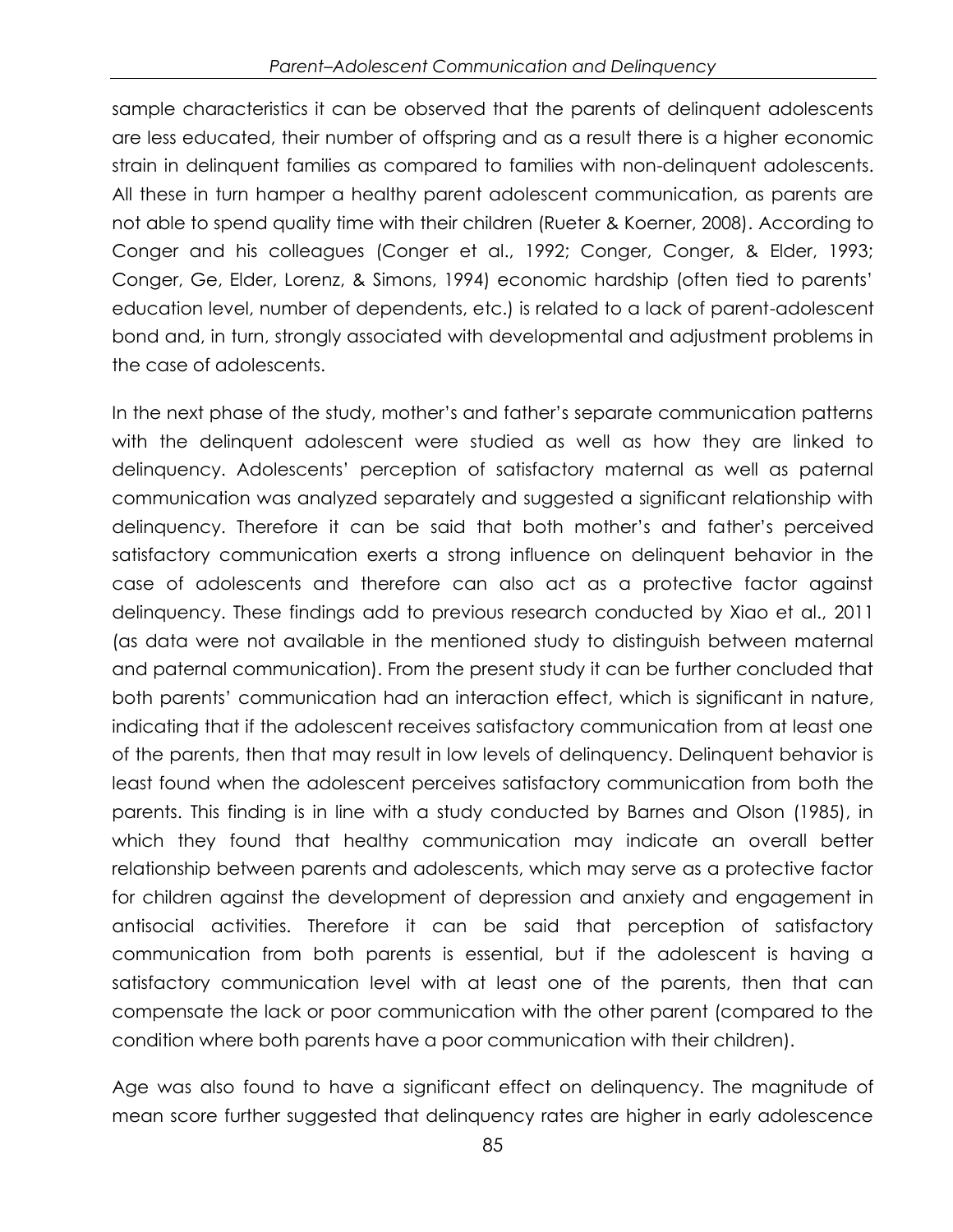(11 - 14 years) as compared to late adolescence (15 - 18 years). When children enter adolescence other people such as peers and romantic partners become more important than parents. It is during this phase when their transition into adulthood begins and they feel independent from their parents and also, due to this sudden "freedom" from the stricter rules of childhood, they may get involved in deviant behavior. The present finding is consistent with previous research. There is substantial evidence that the early period of adolescence is associated with problem behaviors such as early sexual activity, delinquency, bullying, truancy, disruptive behavior and violent behavior (Caspi, Lynam, Moffitt, & Silva, 1993; Cota-Robles, Neiss, & Rowe, 2002; Flannery, Rowe, & Gulley, 1993; Graber, Lewinsohn, Seeley, & Brooks-Gunn, 1997; Haynie, 2003; Kaltiala-Heino, Marttunen, Rantanen, & Rimpela, 2003; Obeidallah, Brennan, Brooks-Gunn, & Earls, 2004). According to Jessor (1984), early adolescence is a period of rapid change, when adolescents are struggling to deal with issues such as identity development, peer group membership, pubertal development and changing social roles. Coupled with the earlier mentioned reasons, there seem to be an increased proneness to engage in risky behavior during this stage. Therefore, the findings of the present study hold true in a non-Western country as well. The interaction effect of age with maternal communication as well as paternal communication was non-significant in nature, indicating that a healthy parent adolescent communication is not only important in the early phase of adolescence, but it is crucial in late adolescence as well (Hoeve, Dubas, Gerris, Laan, & Smeenk, 2011).

Finally, individual t-tests were carried out in order to analyze more specifically which combination of parent-adolescent communication is linked to the highest rate of delinquency. These analyses revealed that perception of poor maternal as well as paternal communication is highly linked to delinquency, whereas perception of good maternal and paternal communication is linked to the lowest levels of delinquency. Also it was observed that perception of satisfactory mother adolescent communication is more important than father-adolescent communication. This finding is contrary to some previous studies (Jacob & Johnson, 1997). This rather unexpected finding can be explained on the basis of cultural background of the adolescents in this study. One of the central features of Indian family is the centrality of family, where interdependence is very high and each and every family member depends on others. In an Indian context the father is usually the bread earner of the family and the mother takes care of the children, she is the first love object in their life and children also depend on their mother for fulfillment of various needs and wishes. In fact this bond continues even in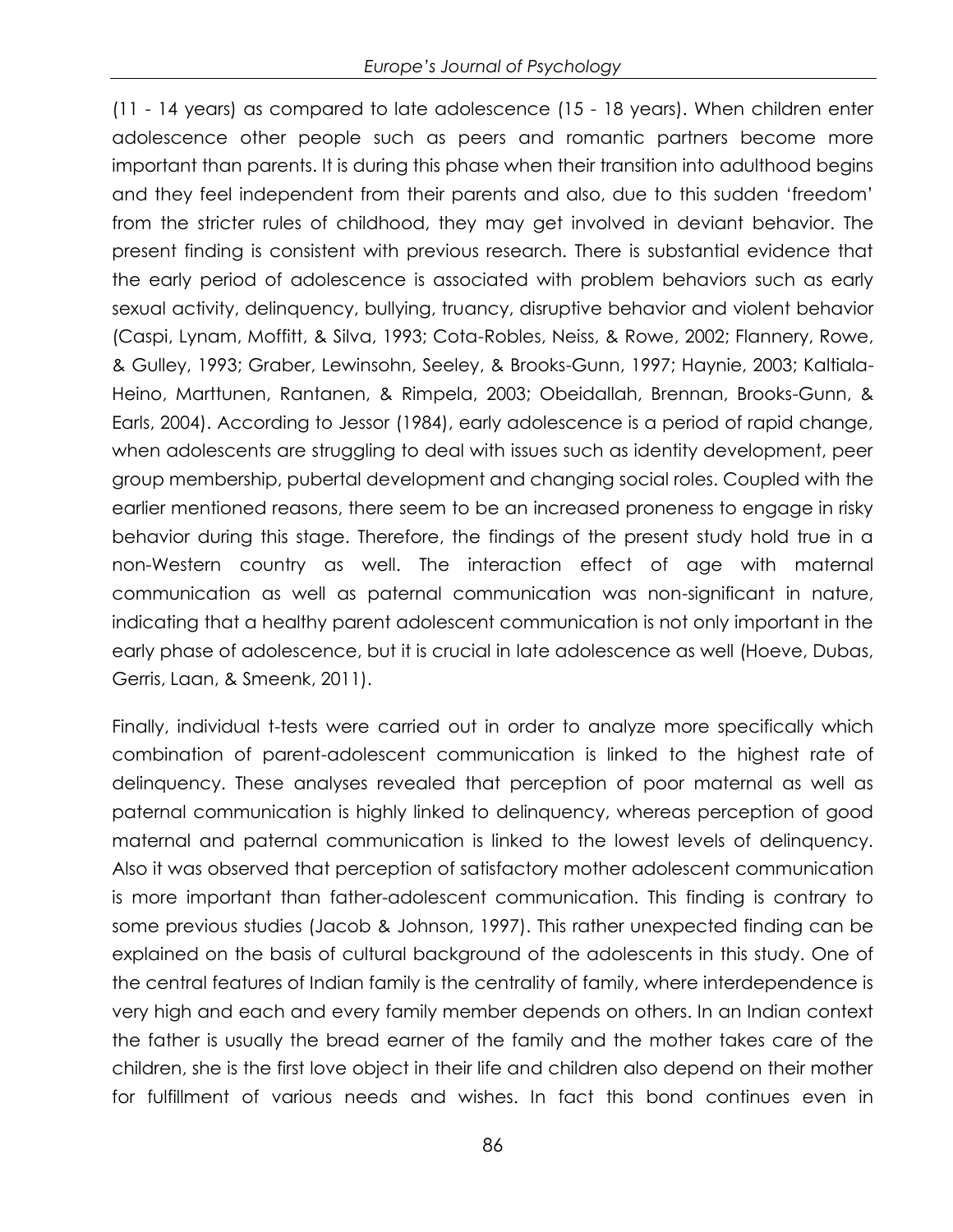#### *Parent–Adolescent Communication and Delinquency*

adulthood, when the children take the consent of their parents for every major decision. In the absence of this mutual love, the child gets diverted toward delinquency. Therefore, good maternal communication and poor paternal communication may trouble the adolescent, but not up to an alarming state due to their mother"s support, care and love. It seems to act as a buffer against deviant behaviors - such as delinquency. In contrast, poor maternal good paternal communication is not an equally protective buffer. So, a healthy mother-adolescent (boy) communication appears to be a stronger more protective factor against delinquency.

Some important limitations of this study should be noted. First, the sample only included Bengali families from an Eastern metropolitan city in India. As India is a diverse country, where every region has its own unique culture, the findings of this study may not be generalized to other part of the country. Second, this study was conducted only on male adolescents not female adolescents because of the unavailability of female delinquents in the police official records. Therefore, future research should be undertaken to extend this research on different sample. Third, this study only investigated parent – adolescent interaction and adolescent delinquent behavior and did not examine any other mediating factors, such as communication with siblings or grandparents. Moreover, it considered perceived communication rather than observing actual communication processes between parents and adolescents.

Despite these limitations, the biggest strength of this study is represented by the exploration of perceptions of satisfactory communication with both parent"s. The current study also contributed to the paucity of research especially in an Indian context. Furthermore, it focused on the segment of uneducated and poverty stricken mass, who are generally unable to avail wealth and opportunities for holistic growth of their off-spring. It is suggested here that wholesome parent child relationships can be a real antidote against delinquency. Also both parents should be equally encouraged to enhance their communication skill with their son in order to develop a positive interpersonal/ social support system within the family. As this help the adolescent to develop a more mature and responsible attitude towards society. Hence various awareness programs should be implemented nationwide focused on family-life education. School, community leaders, agencies and organizations are in an ideal position to assist parents not only in improving their communication skills, but also in augmenting their marital and family strengths.

87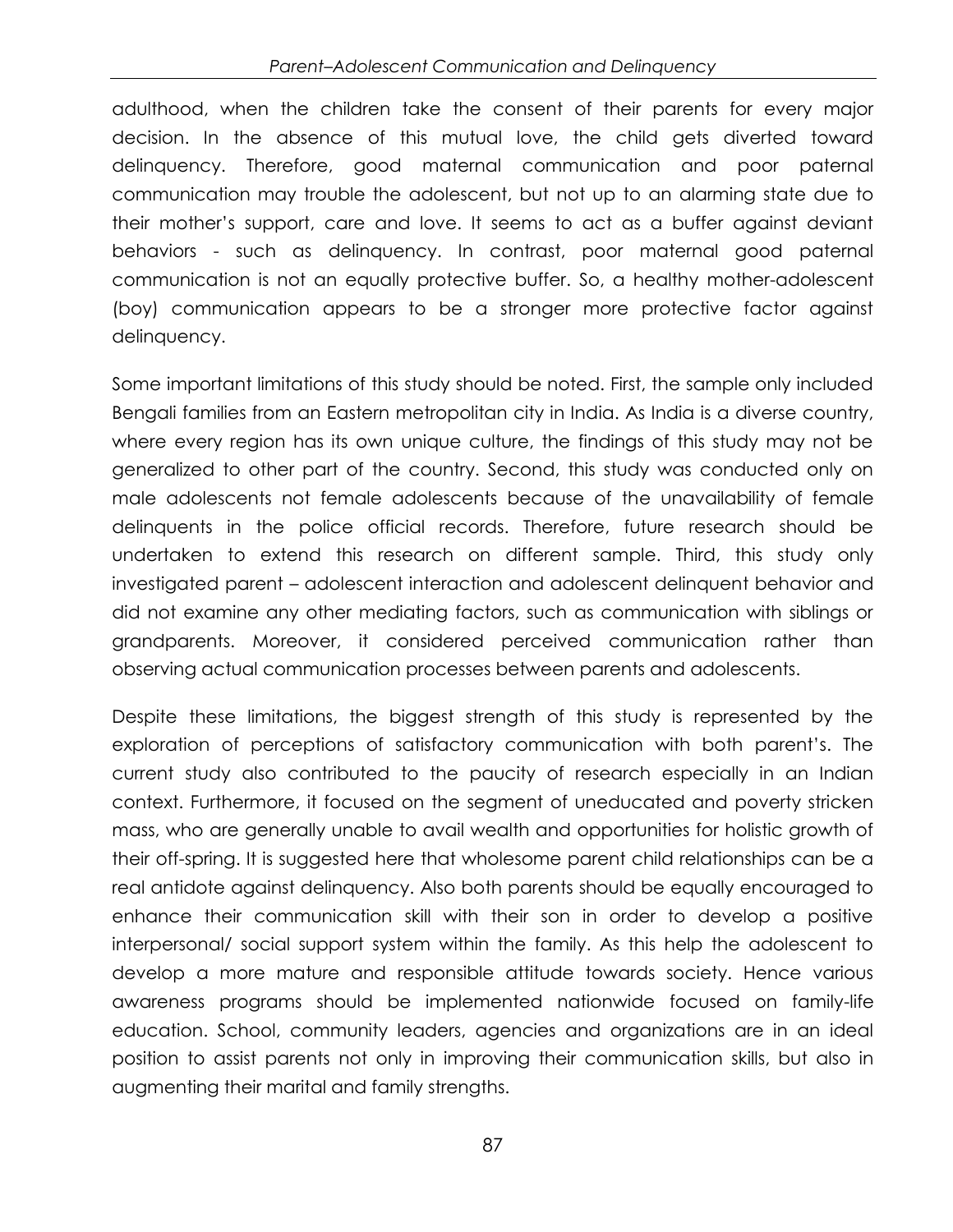## Acknowledgements

The authors would like to acknowledge the Superintendent, Mr. Supratim Sinha (Dhrubashram – State Government Observation and Special Home) and the respective staff of the institution. They would also like to thank the Board members of the Juvenile Justice Board, Kolkata, India for giving them permission to visit the Juvenile Home for the purpose of data collection.

### References

Bachman, J. G. (1970). Youth in Transition. The impact of family background and intelligence on tenth grade boys. Ann Arbor, Michigan: Institute for Social Research. Vol.2.

Bandura, A., & Walters, R. H. (1959). *Adolescent aggression*. New York: Ronald Press.

Barnes, G. M., Farrell, M. P., & Banerjee, S. (1994). Family influences on alcohol abuse and other problem behavior among black and white adolescents in a general population sample. *Journal of Research on Adolescence*, 4, 183–201. [doi:10.1207/s15327795jra0402\\_2](http://dx.doi.org/10.1207/s15327795jra0402_2)

Barnes, H. L., & Olson, D. H. (1985). Parent-adolescent communication the circumplex model. *Child Development*, 56, 438–447. [doi:10.2307/1129732](http://dx.doi.org/10.2307/1129732)

Brage, D., & Meredith, W. (1994). A causal model of adolescent depression. *The Journal of Psychology*, 128, 455–468. [doi:10.1080/00223980.1994.9712752](http://dx.doi.org/10.1080/00223980.1994.9712752)

Caspi, A., Lynam, D. R., Moffitt, T. E., & Silva, P. (1993). Unraveling girls" delinquency: Biological, dispositional, and contextual contributions to adolescent misbehavior. *Developmental Psychology*, 29, 19–30. [doi:10.1037/0012-1649.29.1.19](http://dx.doi.org/10.1037/0012-1649.29.1.19)

Office of the Registrar General and Census Commissioner. (2011). *Cities having population 1 lakh and above, Census 2011* (Ministry of Home Affairs, Government of India). Retrieved from http://www.censusindia.gov.in/2011-prov-results/paper2 vol2/data\_files/India2/Table\_2\_PR\_Cities\_1Lakh\_and\_Above.pdf

Cernkovich, S., & Giordano, P. (1987). Family relationships and delinquency. *Criminology*, 25(2), 295–319. [doi:10.1111/j.1745-9125.1987.tb00799.x](http://dx.doi.org/10.1111/j.1745-9125.1987.tb00799.x)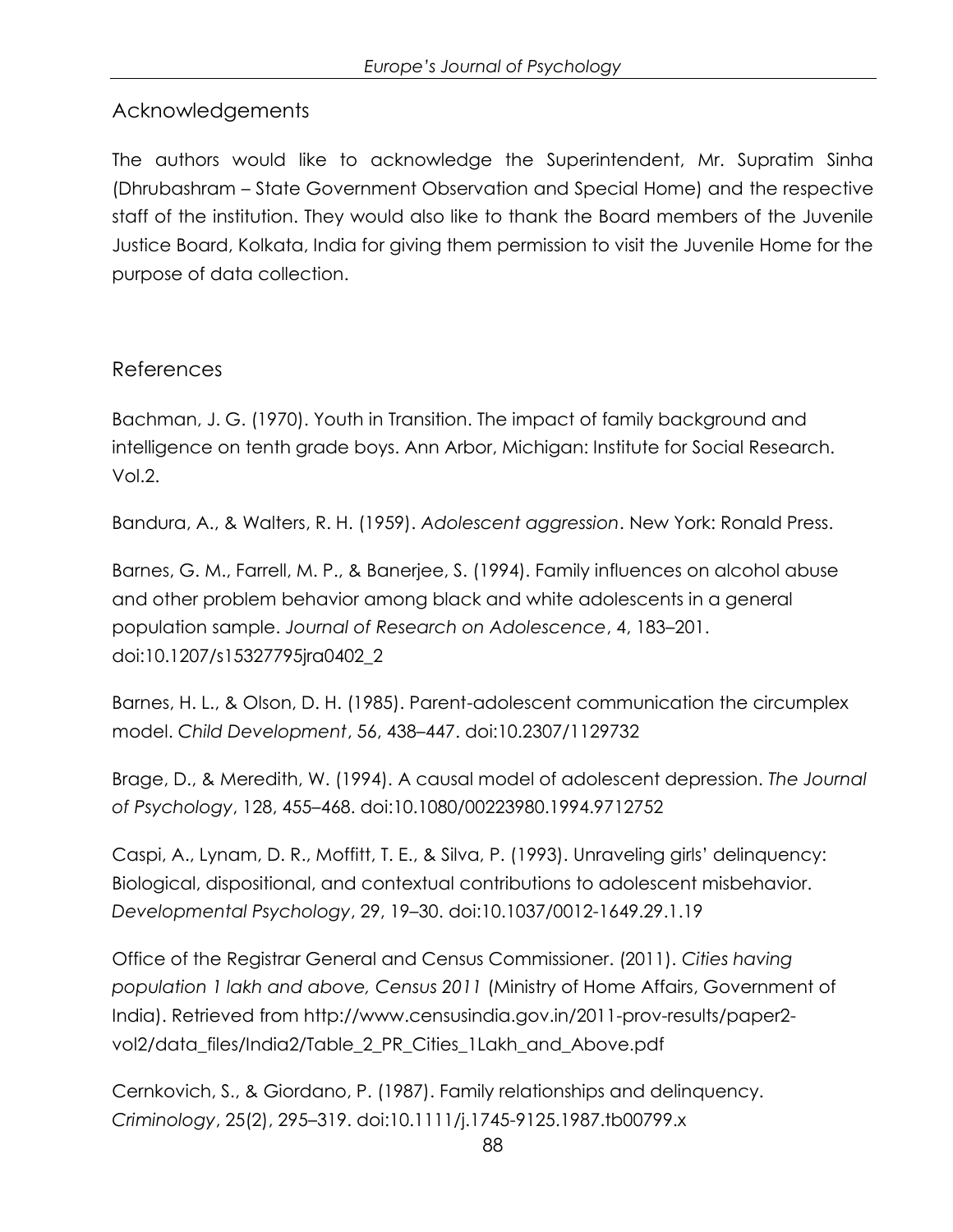Chauhan, N. S., & Aurora, S. (1989). *Behavior Deviance Scale for Adolescence*. Mapa. Meerut.

Chrispin, M. C. (1998). Resilient adaptation of church-affiliated young Haitian immigrants: A search for protective resources (Doctoral dissertation, Teachers College, Columbia University, 1998). *Dissertation Abstracts International.* (University Microfilm International No. AAI99-09411).

Clark, R. D., & Shields, G. (1997). Family communication and delinquency. *Adolescence*, 32, 81–92.

Collins, W. E., Newman, B. M., & Mckenry, P. C. (1995). Intrapsychic and interpersonal factors related to adolescent psychological well-being in stepmother and stepfather families. *Journal of Family Psychology*, 9, 433–445. [doi:10.1037/0893-3200.9.4.433](http://dx.doi.org/10.1037/0893-3200.9.4.433)

Conger, R. D., Conger, K. J., & Elder, G. H., Jr. (1993). Family economic stress and adjustment of early adolescent girls. *Developmental Psychology*, 29, 206–219. [doi:10.1037/0012-1649.29.2.206](http://dx.doi.org/10.1037/0012-1649.29.2.206)

Conger, R. D., Conger, K. J., Elder, G. H., Jr., Lorenz, F. O., Simons, R. L., & Whitbeck, L. B. (1992). A family process model of economic hardship and adjustment of early adolescent boys. *Child Development*, 63, 526–541. [doi:10.2307/1131344](http://dx.doi.org/10.2307/1131344)

Conger, R. D., Ge, X., Elder, G. H., Jr., Lorenz, F. O., & Simons, R. L. (1994). Economic stress, coercive family process, and developmental problems of adolescents. *Child Development*, 65, 541–561. [doi:10.2307/1131401](http://dx.doi.org/10.2307/1131401)

Cota-Robles, S., Neiss, M., & Rowe, D. (2002). The role of puberty in violent and nonviolent delinquency among Anglo American, Mexican American, and African American Boys. *Journal of Adolescent Research*, 17, 364–376. [doi:10.1177/07458402017004003](http://dx.doi.org/10.1177/07458402017004003)

Demo, D. H., Small, S. A., & Savin-Williams, R. C. (1987). Family relations and the selfesteem of adolescents and their parents. *Journal of Marriage and the Family*, 49, 705– 715. [doi:10.2307/351965](http://dx.doi.org/10.2307/351965)

Enger, J. M., Howerton, D. L., & Cobbs, C. R. (1994). Internal/external locus of control, self-esteem, and parental verbal interaction of at-risk black male adolescents. *The Journal of Social Psychology*, 134, 269–274. [doi:10.1080/00224545.1994.9711730](http://dx.doi.org/10.1080/00224545.1994.9711730)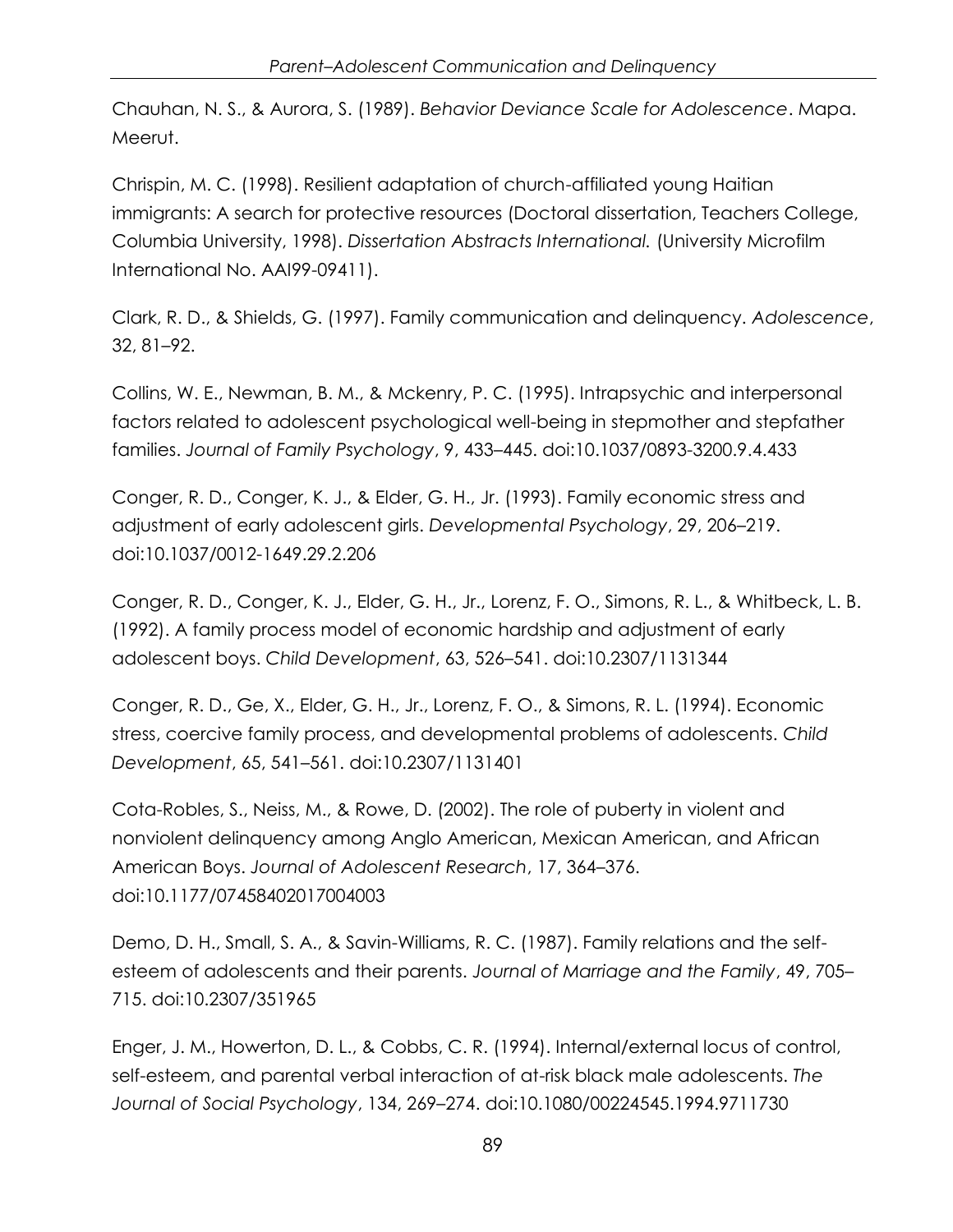Flannery, D. J., Rowe, D. C., & Gulley, B. L. (1993). Impact of pubertal status, timing, and age on adolescent sexual experience and delinquency. *Journal of Adolescent Research*, 8, 21–40. [doi:10.1177/074355489381003](http://dx.doi.org/10.1177/074355489381003)

Garnefski, N., Rieffe, C., Jellesma, F., Terwogt, M. M., & Kraaij, V. (2007). Cognitive emotion regulation strategies and emotional problems in 9 -11 year old children: The development of an instrument. *European Child & Adolescent Psychiatry*, 16, 1–9. [doi:10.1007/s00787-006-0562-3](http://dx.doi.org/10.1007/s00787-006-0562-3)

Glueck, S., & Glueck, E. (1962). *Family Environment and Delinquency*. Boston: Houghton Mifflin.

Gold, M. (1963). *Status forces in Delinquent boys*. Ann Arbor, Michigan: Institute of Social Research.

Graber, J. A., Lewinsohn, P. M., Seeley, J. R., & Brooks-Gunn, J. (1997). Is psychopathology associated with the timing of pubertal development? *Journal of the American Academy of Child and Adolescent Psychiatry*, 36, 1768–1776. [doi:10.1097/00004583-199712000-00026](http://dx.doi.org/10.1097/00004583-199712000-00026)

Granic, I., Dishion, T. J., Hollenstein, T., & Patterson, G. R. (2002). The family ecology of adolescence: A dynamic system perspective on normative development. In G. R. Adams & M. Berzonsky (Eds.), *The Blackwell handbook of adolescence* (pp. 60–91). Oxford, UK: Blackwell.

Greenberg, M., Siegel, J., & Leitch, C. (1983). The nature and importance of attachment relationships to parents and peers during adolescence. *Journal of Youth and Adolescence*, 12, 373–386. [doi:10.1007/BF02088721](http://dx.doi.org/10.1007/BF02088721)

Guilamo-Ramos, V., Jaccard, J., Dittus, P., & Bouris, A. M. (2006). Parental expertise, trustworthiness, and accessibility: Parent-adolescent communication and adolescent risk behavior. *Journal of Marriage and the Family*, 68, 1229–1246. [doi:10.1111/j.1741-](http://dx.doi.org/10.1111/j.1741-3737.2006.00325.x) [3737.2006.00325.x](http://dx.doi.org/10.1111/j.1741-3737.2006.00325.x)

Hanson, M. (1986). Healthy single parent families. *Family Relations*, 35, 125–132. [doi:10.2307/584291](http://dx.doi.org/10.2307/584291)

Hartos, J., & Power, T. (2000). Association between mother and adolescent reports for assessing relations between parent-adolescent communication and adolescent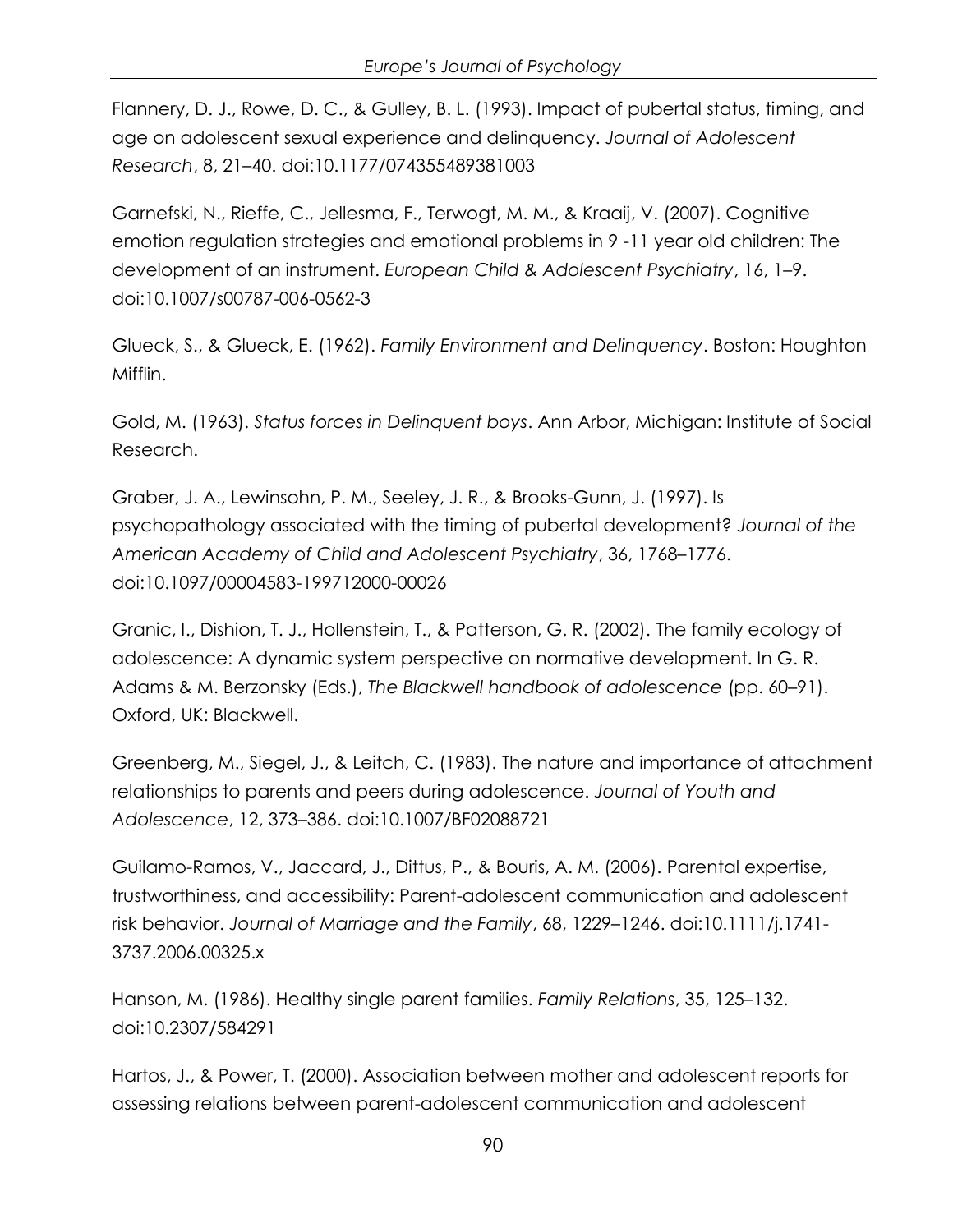adjustment. *Journal of Youth and Adolescence*, 29, 441–450. [doi:10.1023/A:1005158425861](http://dx.doi.org/10.1023/A:1005158425861)

Hawley, L. E., Shear, C. L., Stark, A. M., & Goodman, P. R. (1984). Resident and parental perceptions of adolescent problems and family communications in a low socioeconomic population. *The Journal of Family Practice*, 19, 651–655.

Haynie, D. L. (2003). Contexts of risk? Explaining the link between girls" pubertal development and their delinquency development. *Social Forces*, 82, 355–397. [doi:10.1353/sof.2003.0093](http://dx.doi.org/10.1353/sof.2003.0093)

Hecht, M. L. (1978). The conceptualization and measurement of Interpersonal Communication Satisfaction. *Human Communication Research*, 4(3), 253–264. [doi:10.1111/j.1468-2958.1978.tb00614.x](http://dx.doi.org/10.1111/j.1468-2958.1978.tb00614.x)

Hirschi, T. (1969). *The causes of delinquency*. Berkeley University of California Press.

Hoeve, M., Dubas, J. S., Eichelsheim, V. I., Laan, P. H., Smeenk, W., & Gerris, J. R. M. (2009). The relationship between parenting and delinquency: a meta-analysis. *Journal of Abnormal Child Psychology*, 37(6), 749–775. [doi:10.1007/s10802-009-9310-8](http://dx.doi.org/10.1007/s10802-009-9310-8)

Hoeve, M., Dubas, J. S., Gerris, J. R. M., Laan, P. H., & Smeenk, W. (2011). Maternal and paternal parenting styles: Unique and combined links to adolescent and early adult delinquency. *Journal of Adolescence*, 34(5), 813–827. [doi:10.1016/j.adolescence.2011.02.004](http://dx.doi.org/10.1016/j.adolescence.2011.02.004)

Holstein, C. (1972). The relation of children"s moral judgement level to that of their parents and to communication patterns in the family. In R. Smart & M. Smart (Eds.), *Readings in child development* (pp. 484-494). New York: Macmillan.

Jaccard, J., Dodge, T., & Dittus, P. (2002). Parent-adolescent communication about sex and birth control: A conceptual framework. In S. Feldman & D. A. Rosenthal (Eds.), *Talking sexuality: Parent-adolescent communication* (pp. 9-41). San Francisco, CA: Jossey-Bass.

Jacob, T., & Johnson, S. (1997). Parenting influences on the development of alcohol abuse and dependence. *Alcohol Health and Research World*, 21, 204–209.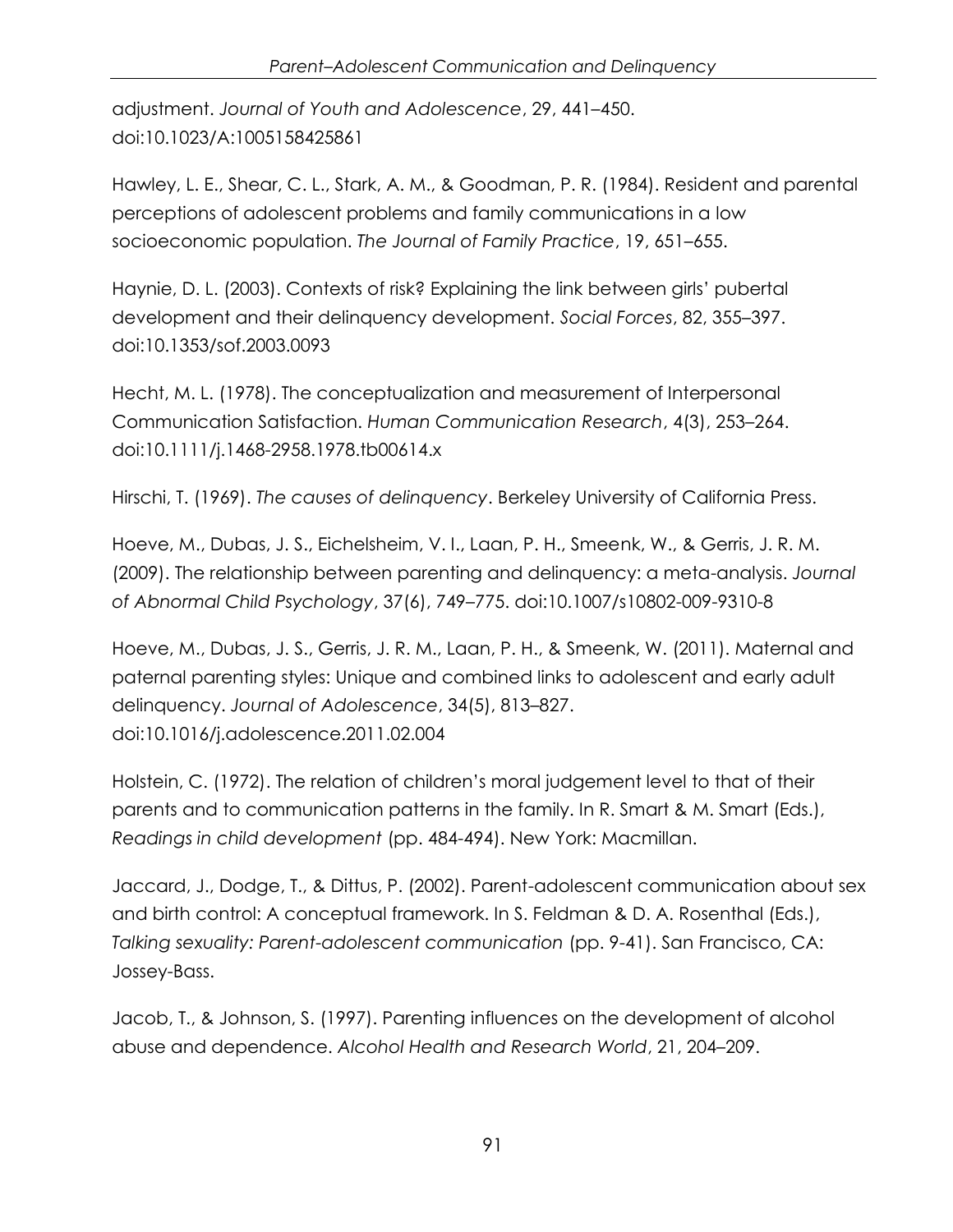Jessor, R. (1984). Adolescent development and behavioral health. In J. Matarazzo, S. Weiss, J. Herd, N. Miller & S. Weiss (Eds.), *Behavioral health: A handbook of health enhancement and disease prevention*. (pp. 69-90). New York: Wiley.

Johnson, R. A., Su, S. S., Gerstein, D. R., Shin, H. C., & Hoffman, J. P. (1995). Parental influences on deviant behavior in early adolescence: A logistic response analysis of age and gender-differential effects. *Journal of Quantitative Criminology*, 11, 167–193. [doi:10.1007/BF02221122](http://dx.doi.org/10.1007/BF02221122)

Johnson, S. M., & Lobitz, G. K. (1974). Parental manipulation of child behavior in home observation. *Journal of Applied Behavior Analysis*, 7, 23–31. [doi:10.1901/jaba.1974.7-23](http://dx.doi.org/10.1901/jaba.1974.7-23)

Kafka, R. R., & London, P. (1991). Communication in relationships and adolescent substance use: The influence of parents and friends. *Adolescence*, 26, 587–598.

Kaltiala-Heino, R., Marttunen, M., Rantanen, P., & Rimpela, M. (2003). Early puberty is associated with mental health problems in middle adolescence. *Social Science & Medicine*, 57, 1055–1064. [doi:10.1016/S0277-9536\(02\)00480-X](http://dx.doi.org/10.1016/S0277-9536(02)00480-X)

Kandel, D. B., & Davies, M. (1982). Epidemiology of depressive mood in adolescents. *Archives of General Psychiatry*, 39, 1205–1212. [doi:10.1001/archpsyc.1982.04290100065011](http://dx.doi.org/10.1001/archpsyc.1982.04290100065011)

Kotchick, B. A., Dorsey, S., Miller, K. S., & Forehand, R. (1999). Adolescent sexual risktaking behavior in single-parent ethnic minority families. *Journal of Family Psychology*, 13, 93–102. [doi:10.1037/0893-3200.13.1.93](http://dx.doi.org/10.1037/0893-3200.13.1.93)

Lerman, P. (1968). Evaluating institutions for delinquents. *Social Work*, 13, 55–64.

Liu, Y. L. (2003). Parent-child interaction and children"s depression: The relationships between parent-child interaction and children"s depressive symptoms in Taiwan. *Journal of Adolescence*, 26, 447–457. [doi:10.1016/S0140-1971\(03\)00029-0](http://dx.doi.org/10.1016/S0140-1971(03)00029-0)

Masselam, V. S., Marcus, R. F., & Stunkard, C. L. (1990). Parent-adolescent communication, family functioning, and school performance. *Adolescence*, 25, 725– 737.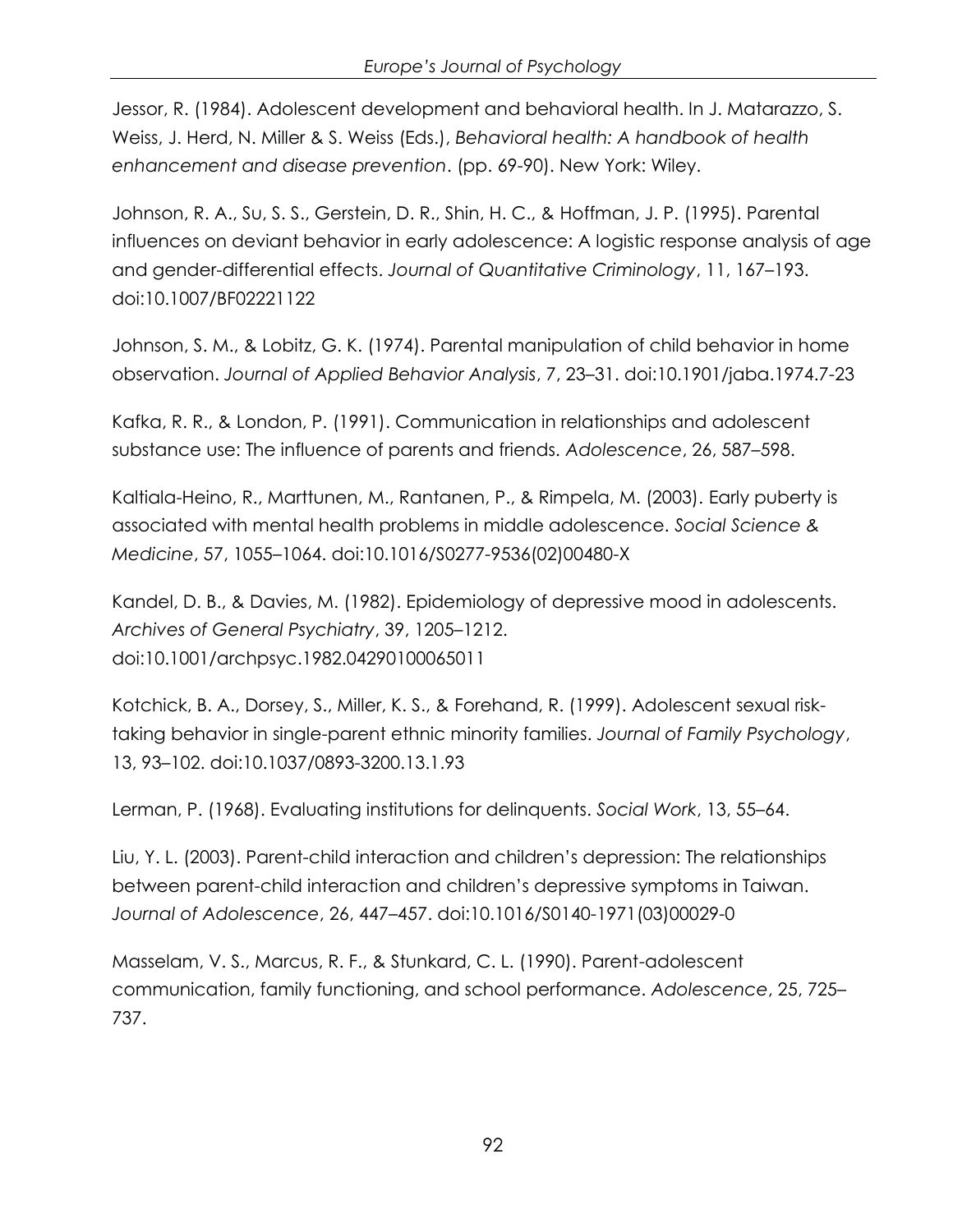Miller, K. E., King, C. A., Shain, B. N., & Naylor, M. W. (1992). Suicidal adolescents" perceptions of their family environment. *Suicide & Life-Threatening Behavior*, 22, 226– 239.

Musitu Ochoa, G., Estevez Lopez, E., & Emler, N. P. (2007). Adjustment problems in the family and school contexts, attitude towards authority, and violent behavior at school in adolescence. *Adolescence*, 42, 779–794.

Obeidallah, D., Brennan, R. T., Brooks-Gunn, J., & Earls, F. (2004). Links between pubertal timing and neighborhood contexts: Implications for girl"s violent behavior. *Journal of the American Academy of Child and Adolescent Psychiatry*, 43, 1460–1468. [doi:10.1097/01.chi.0000142667.52062.1e](http://dx.doi.org/10.1097/01.chi.0000142667.52062.1e)

Parker, G., Tupling, H., & Brown, L. B. (1979). A parental bonding instrument. *The British Journal of Medical Psychology*, 52, 1–10. [doi:10.1111/j.2044-8341.1979.tb02487.x](http://dx.doi.org/10.1111/j.2044-8341.1979.tb02487.x)

Rueter, M. A., & Koerner, A. T. (2008). The effect of family communication patterns on adopted adolescent adjustment. *Journal of Marriage and the Family*, 70, 715–727. [doi:10.1111/j.1741-3737.2008.00516.x](http://dx.doi.org/10.1111/j.1741-3737.2008.00516.x)

Smith, C., & Krohn, M. (1995). Delinquency and family life among male adolescents: the role of ethnicity. *Journal of Youth and Adolescence*, 24(1), 69–93. [doi:10.1007/BF01537561](http://dx.doi.org/10.1007/BF01537561)

Stanley, S. (1978). Family education: A means of enhancing the moral atmosphere of the family and the moral development of adolescents. *Journal of Counseling Psychology*, 25, 110–118. [doi:10.1037/0022-0167.25.2.110](http://dx.doi.org/10.1037/0022-0167.25.2.110)

Steinberg, L. (1988). Reciprocal relation between parent-child distance and pubertal maturation. *Developmental Psychology*, 24, 122–128. [doi:10.1037/0012-1649.24.1.122](http://dx.doi.org/10.1037/0012-1649.24.1.122)

Videon, T. M. (2005). Parent-child relations and children"s psychological well-being: do dad matters? *Journal of Family Issues*, 26(1), 55–78. [doi:10.1177/0192513X04270262](http://dx.doi.org/10.1177/0192513X04270262)

Warr, M. (1993). Parents, peers and delinquency. *Social Forces*, 72(1), 247–264.

Xiao, Z., Li, X., & Stanton, B. (2011). Perception of parent-adolescent communication within families: It is a matter of perspective. *Psychology Health and Medicine*, 16(1), 53– 65. [doi:10.1080/13548506.2010.521563](http://dx.doi.org/10.1080/13548506.2010.521563)